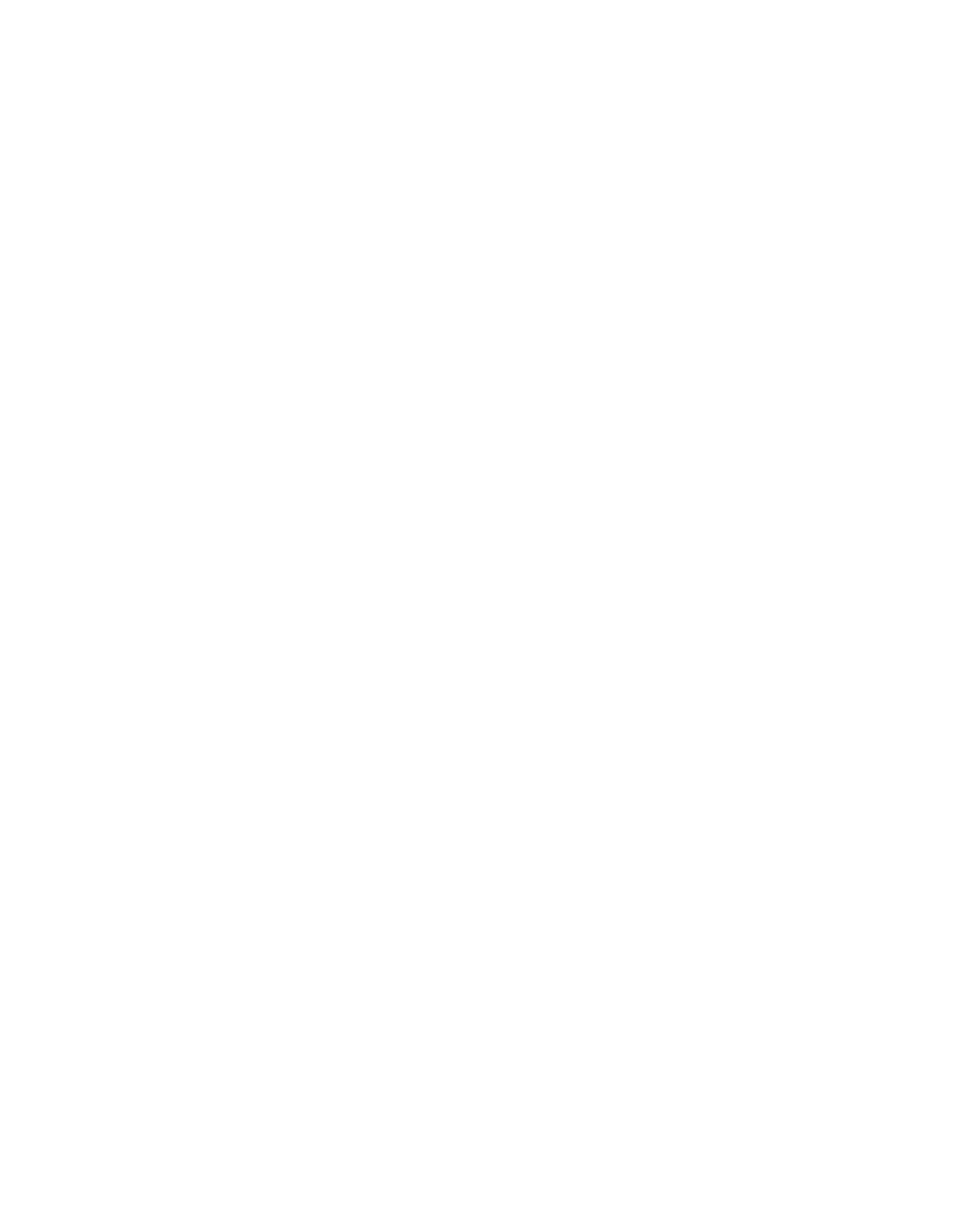## *Introduction*

*The Nova Scotia Accessibility Act came into force in 2017 as a means of achieving accessibility in the province by preventing and removing barriers for people with disabilities. The province has a goal of becoming accessible by 2030. The Government of Nova Scotia's Accessibility Directorate is responsible for administering the Accessibility Act and advancing disability issues within government. They work collaboratively with persons with disabilities, municipalities, businesses, post-secondary institutions and others to achieve the goal of an accessible Nova Scotia by 2030. In 2020, the province determined that "prescribed public sector bodies" shall have an approved accessibility plan by April 1, 2022. Municipalities were included in the prescribed public sector bodies and are developing plans for how they will achieve this goal.* 

*This Accessibility Plan was developed by the Municipality of the District of Yarmouth Accessibility Advisory Committee. This committee provides advice to the municipal council on identifying, preventing, and eliminating barriers experienced by people with disabilities in municipal programs, services, initiatives and facilities, and works with staff on the development and oversight of this plan. This document outlines the overarching goals for improving accessibility in the Municipality of the District of Yarmouth. Over the course of the next 10 years, the Municipality will work incrementally at achieving the goals of this plan.*

*The Municipality created the Committee in order to receive guidance in writing the accessibility plan and organizing actions to improve accessibility. In accordance with Section 44 (2) of the Accessibility Act, "At least one half of the members of an accessibility advisory committee must be persons with disabilities or representatives from organizations representing persons with disabilities." MODY's Committee meets this requirement.*

*As part of this process, members of the public were invited to provide input regarding their areas of concern about accessibility in the Municipality. Although the plan must be updated at least every three years, we encourage you to voice your concerns, questions, and suggestions at any time, since the Municipality and the Accessibility Advisory Committee rely on your invaluable input.*

*For Committee members, serving on the Committee has been an opportunity for engagement, learning, and growth, we are grateful for it. We are proud of the Municipality's Accessibility Plan and look forward to seeing it put into practice*

*The Municipality of the District Yarmouth partners with other municipal units in several regional agencies and services. These are not part of this document, but the Municipality is committed to working with our partners to improve accessibility for all. These include:*

- *Yarmouth International Airport Corporation*
- *Mariners Centre*
- *Yarmouth County Solid Waste Park*
- *Yarmouth Port Authority*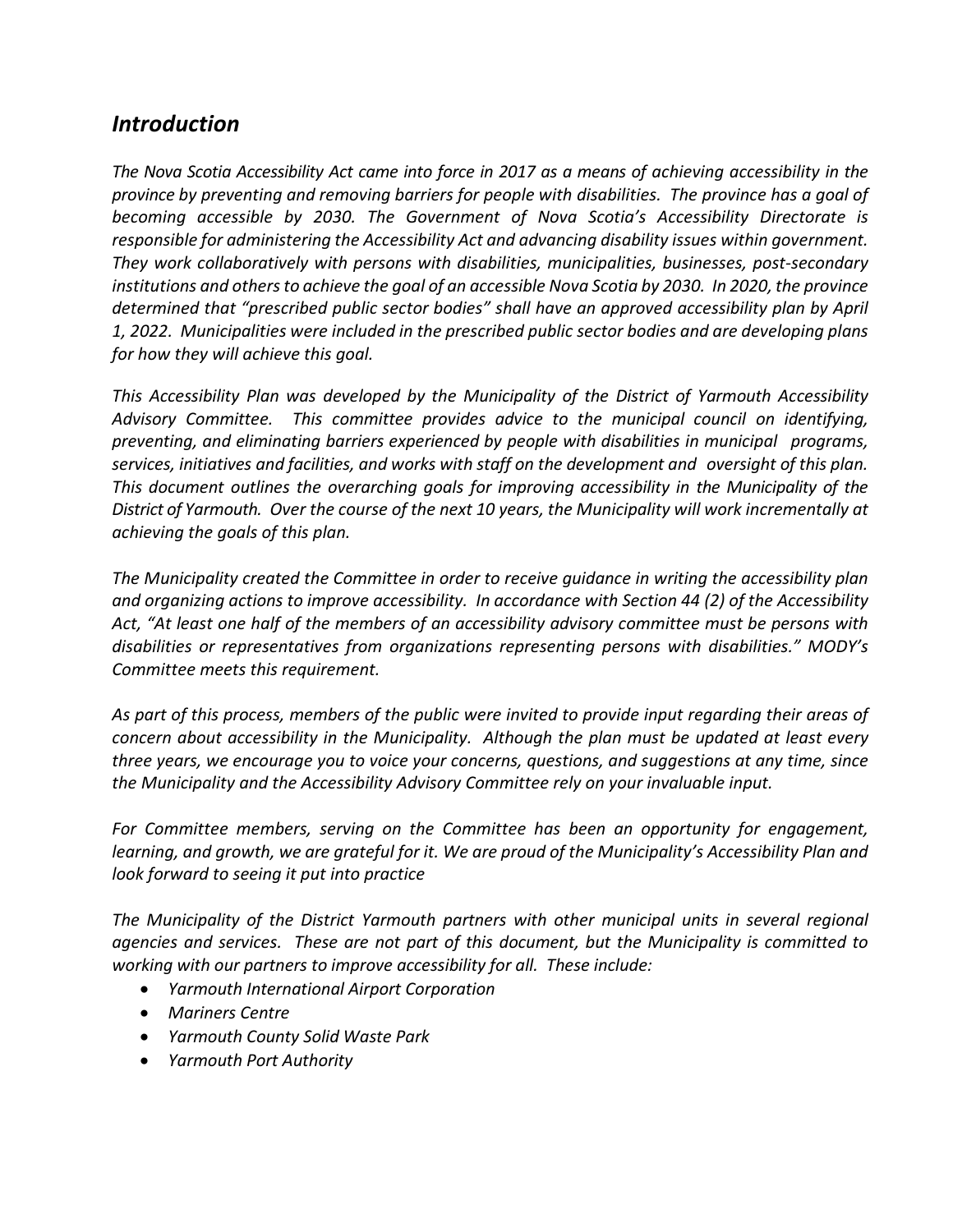## <span id="page-3-0"></span>**Table of Contents**

|                                                                               | 15 |
|-------------------------------------------------------------------------------|----|
| Appendix A- Accessibility Advisory Committee Terms of Reference ---------- 17 |    |
|                                                                               |    |
|                                                                               | 21 |
| Appendix D - Community Engagement Questions ----------------------------- 41  |    |

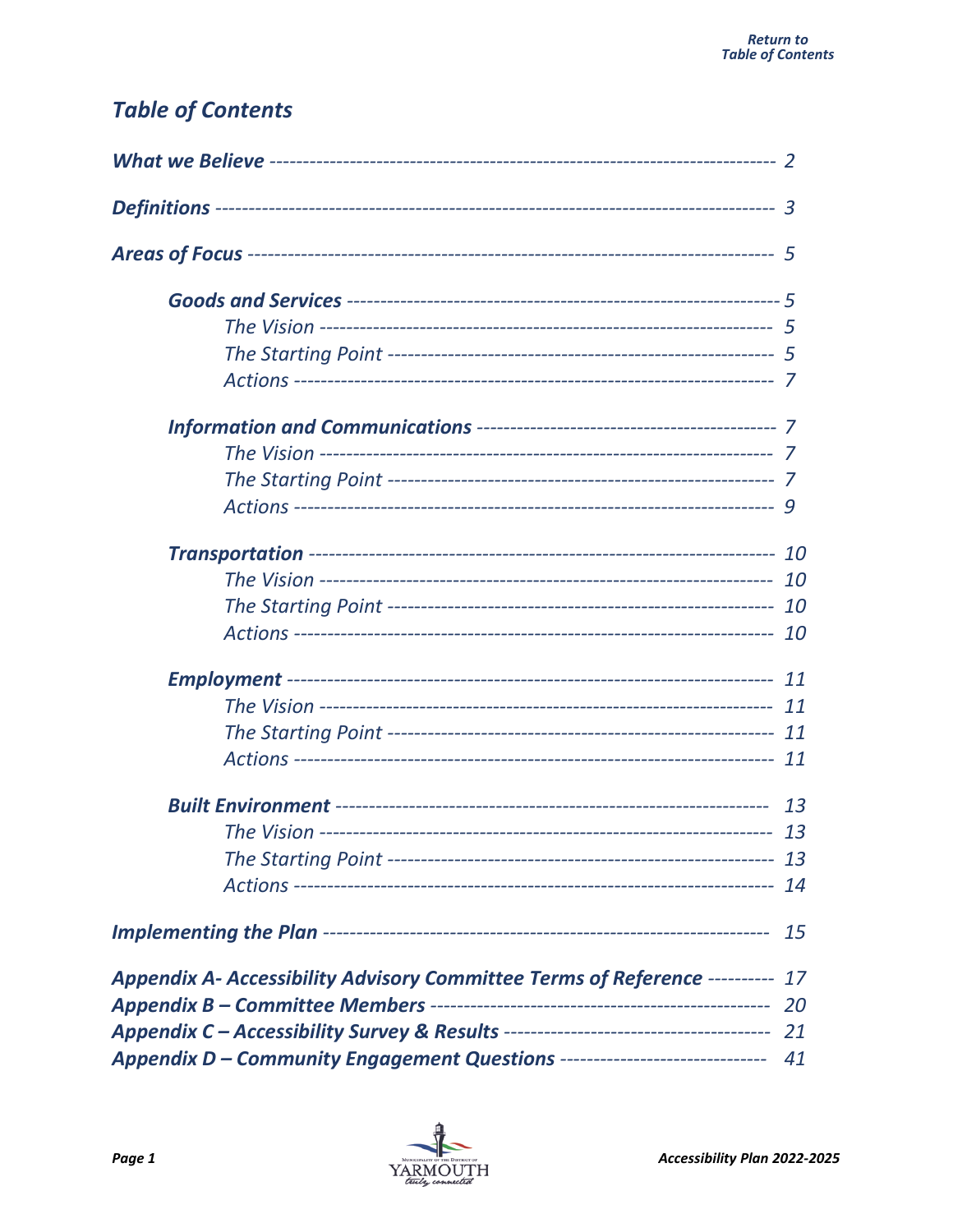## <span id="page-4-0"></span>*What We Believe*

*We commit to fostering a culture of accessibility, encouraging the prevention and removal of barriers to participation, and building capacity in these areas amongst municipal staff, Council members, and the public.*

*Several principles have guided this process and should remain as priorities as we move forward to implement this plan.*

- *Working towards equitable access for all members of our community means that every individual has an equal opportunity, and everyone is treated fairly. Equitable access acknowledgesindividual circumstancesto removing barriers.*
- *It is essential to include first voice perspectives, or lived experience, of people with disabilities in the creation of this plan, actions, and decision-making processes.*
- *As new standards are introduced and new technologies become available, we will review and update this plan to ensure its relevance. As such, this plan should be interpreted as a living document.*

*The Municipality of the District Yarmouth is committed to ensuring equitable access to community life and participation in society for all people, regardless of their abilities. We are committed to helping all people maintain their dignity and independence. We believe in inclusion. Equitable access is different from equal access. Equality means everybody gets the same thing; equity means everybody is treated fairly, based on their needs and abilities.*

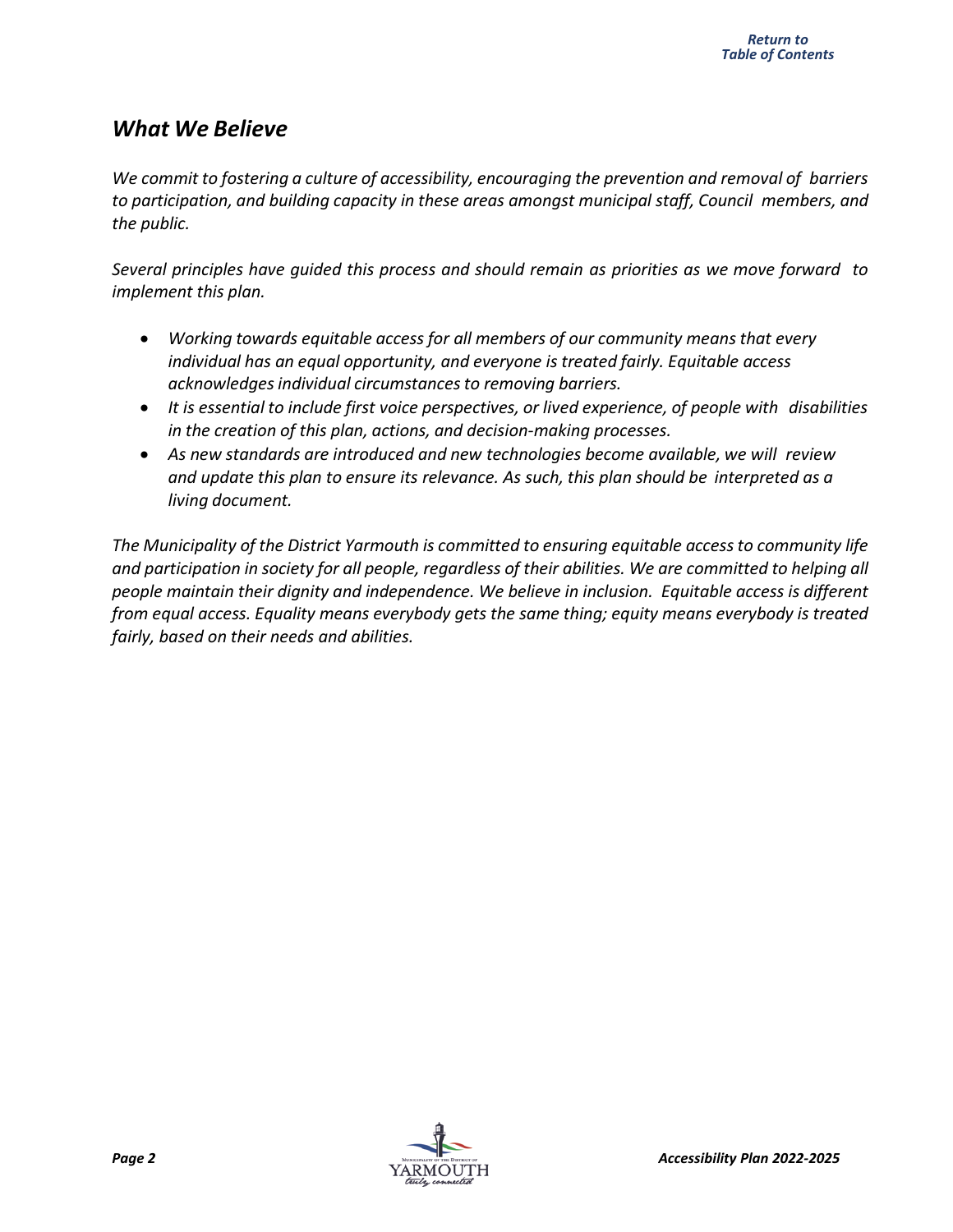## <span id="page-5-0"></span>*Definitions*

#### *Accessibility Act (2017)*

*The provincial law enacted to achieve accessibility by preventing and removing barriers for people with disabilities. The law defines the role and responsibilities of the Accessibility Directorate and the Accessibility Advisory Board, and addresses standards, compliance, and enforcement.*

#### *Accessibility Advisory Committee (AAC)*

*A volunteer committee established by a municipality to advise municipal council on identifying, preventing, and eliminating barriers to people with disabilities in municipal programs, services, initiatives, and facilities. The committee plays a pivotal role in helping the Municipality become a barrier-free community that complies with Nova Scotia's Accessibility Act (2017). At least one half of the members of the advisory committee must have a disability or represent an organization that represents people with disabilities.*

#### *Accessibility Lens*

*An Accessibility Lens is a tool for identifying and clarifying issues affecting persons with disabilities used by policy developers and analysts to access and address the impact of all initiatives (policies, programs or decisions) on persons with disabilities. It is also a resource in creating policies and programs reflective of the rights and needs of persons with disabilities.*

#### *ASL*

*American Sign Language*

#### *Barrier*

*Something that makes it harder forsome people to participate. Nova Scotia's Accessibility Act defines a barrier as "anything that hinders or challenges the full and effective participation in society of persons with disabilities, including a physical barrier, an architectural barrier, an information or communications barrier, an attitudinal barrier, a technological barrier, a policy, or a practice."*

#### *Braille*

*A reading and writing system for people who are visually impaired.*

#### *CART*

*Communication Access Realtime Translation*

#### *Disability*

*As defined in Nova Scotia's Accessibility Act; "a physical, mental, intellectual, learning or sensory impairment, including an episodic disability that, in interaction with a barrier, hinders an individual's full and effective participation in society."*

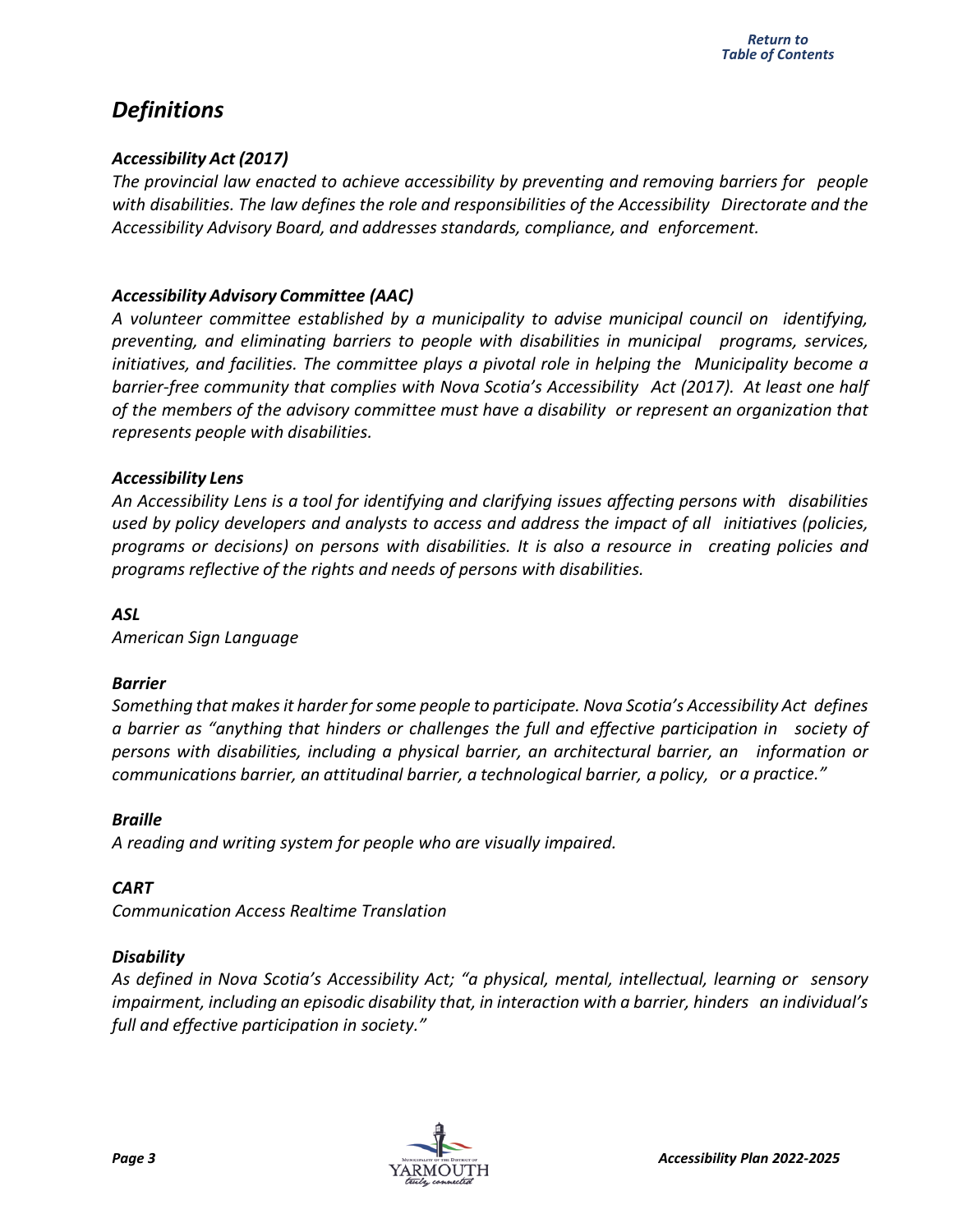#### *Equitable/equity*

*A commitment to fairness. Equitable accessis different from equal access. Equality means everybody is treated the same; equity means everybody is treated fairly, based on their needs and abilities. Equity recognizes and values differences, removing systemic barriers and accommodating individual differences, as needed.*

#### *Government of Nova Scotia Accessibility Plan*

*A multi-year plan setting specific priorities and commitments for achieving accessibility within the Government of Nova Scotia. The first plan was published in 2018 and covers the years 2018-2021.*

#### *Meaningful*

*In the context of our Accessibility work, the term meaningful is used to ensure the efforts being made are deemed valuable by those affected by the efforts.*

#### *Pedestrian*

*A person walking outside or using an assistive device outside to travel at a walking speed.*

#### *Plain language*

*Clear, conversational communication that makes sense to the intended audience. The goal of plain language is to communicate so clearly that the intended audience can easily find what they need, understand what they find, and use the information.*

#### *Prescribed*

*Means "prescribed in the Accessibility Act General Regulations." The Accessibility Act enables the government to use the regulations to identify which organizations must comply with certain requirements. These requirements include forming an Accessibility Advisory Committee and developing an accessibility plan within one year. The use of the word "prescribed" in legislation is intended to give wide authority for regulations to be made that set down a specific rule or direction.*

*Retrofit To add features that were not included in the original design*

*RHFAC Rick Hansen Foundation Accessibility Certification*

*Tactile Related to the sense of touch*

*WCAG Web Content Accessibility Guidelines*

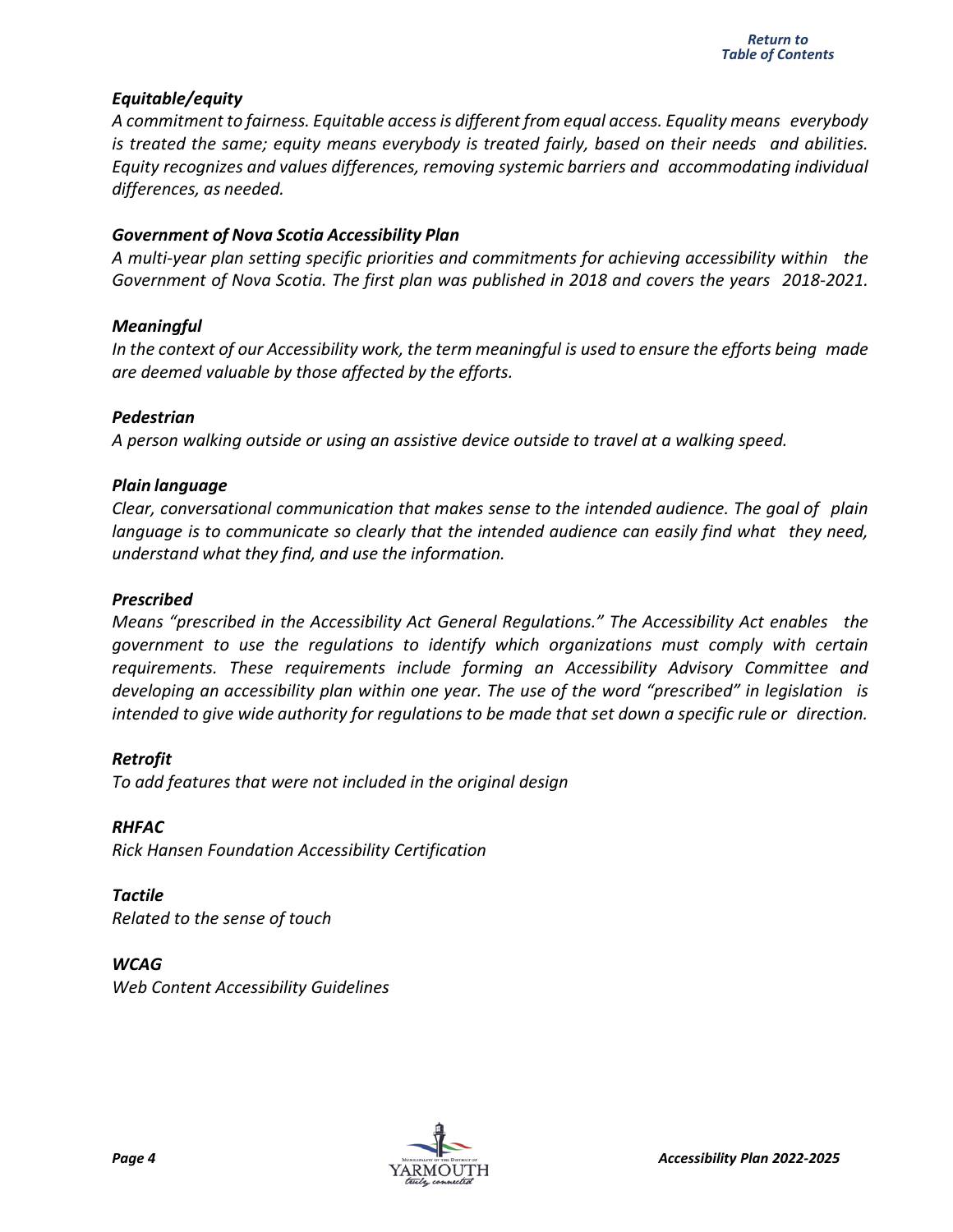## <span id="page-7-0"></span>*Areas of Focus*

*There are five main areas of focus providing a base line starting point, outline of achievements to date and actions moving forward. They will serve as a guide to inform the implementation of the plan. The areas of focus include:*

- *Goods and Services*
- *Information and Communications*
- *Transportation*
- *Employment*
- *The Built Environment*

## *Goods and Services*

#### *The Vision*

*People of all abilities have equitable access to goods and services delivered by the Municipality of the District of Yarmouth. This includes ensuring that there are policies, procedures, and tools to promote the accessible delivery of goods and services.*

## *The Starting Point*

#### *Overview*

*Following are some of the many services the Municipality of the District of Yarmouth delivers to the public:*

- *Meetings of Municipal Council and Advisory Committees*
- *overseeing communication to the public (see Information and Communication section)*
- *Providing Customer Service counters*
- *Maintaining municipal roads and sidewalks (including snow removal) (see Built Environment section)*
- *Maintaining parks, trails, and open spaces (see Built Environment section)*
- *providing recreational services and activities*
- *Maintaining sewer services*
- *Providing Senior Safety Program*
- *Delivering public engagement opportunities*
- *Development office, building inspection, fire inspection, by-law enforcement*
- *Property Assessed Clean Energy program, Commercial Development District Improvement program, Water Supply Upgrade lending program, Grants to Community Organizations, Heritage Property Incentive Program*
- *Economic development services*

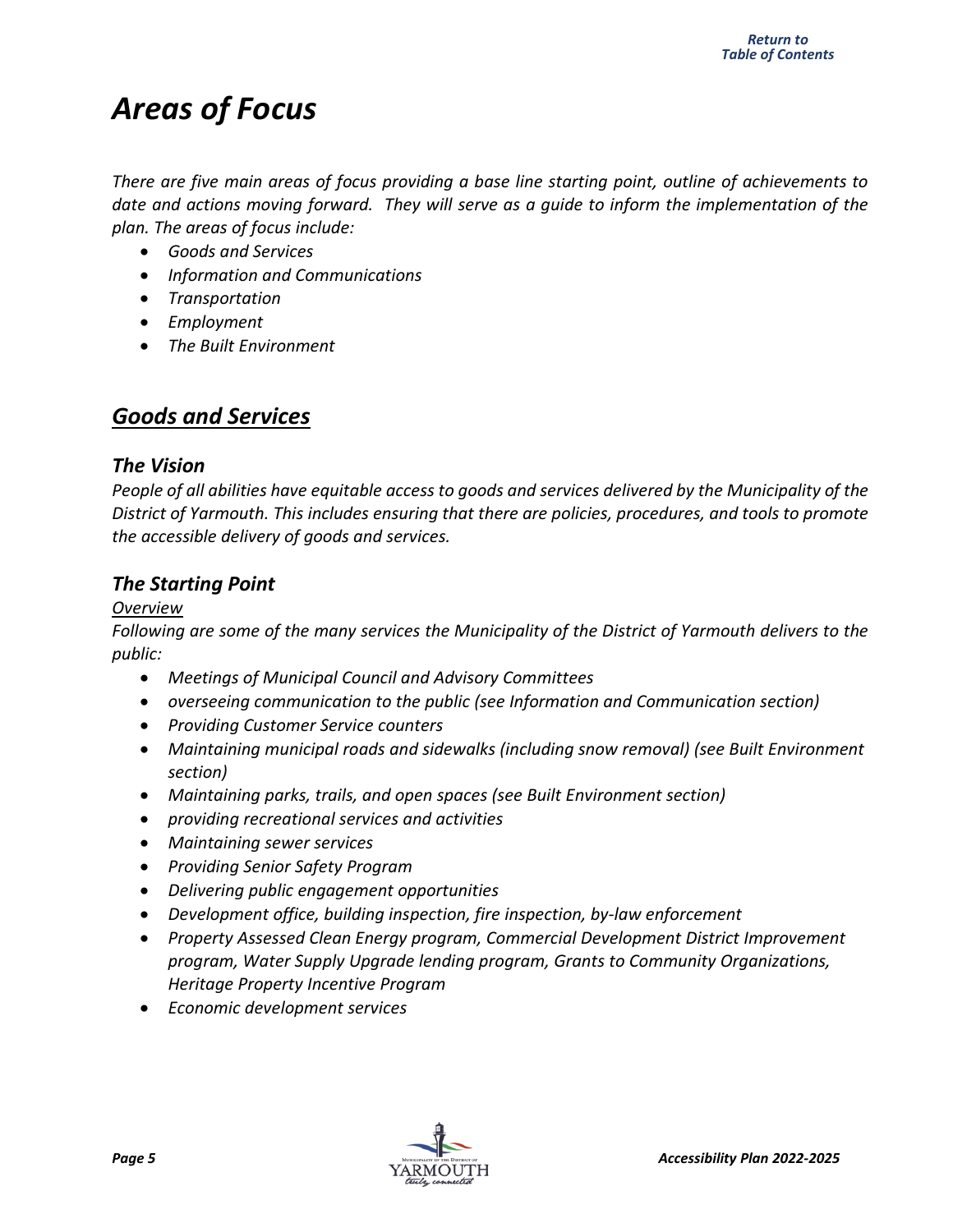#### *Achievements*

*The main lobbies of the Administration Building (on each floor) are physically accessible*

- *Partnered with the Province to fund the installation of a Mobi-mat at Ellenwood Provincial Park*
- *Municipal Building Official has been trained through the RHFAC program offered by Nova Scotia Community College.*
- *Municipal Council meetings are live-streamed to the internet, with closed captioning available*
- *Front counters for Development and Recreation departments are at a height to allow people to sit or wheelchairs to pull up*
- *Senior Safety Program services are brought to the community (home visits)*
- *Multi-mode, frequent communications with the public; i.e. Facebook, website, newsletter, live stream & recorded meetings*
- *Property Assessed Clean Energy, Water Supply Upgrade Lending Program address socio economic barriers*
- *Administration of property tax payment programs*
- *Access to Mobi chairs, hippocamp, sledge hockey gear*
- *Entrance fees for persons who support a person with a disability are waived*

#### *Barriers*

- *Although the Administration Building is built at ground level, it is not fully accessible. For example, the front counter does not have space for a wheelchair to go under it.*
- *Although the Rotary Centre at the Recreation Complex is built at ground level, it is not fully accessible.*
- *No staff members are trained in alternative communication methods, such as American Sign Language (ASL).*
- *No resources or funds are designated to offer alternative communications to people who need them (for example, a sign language interpreter).*
- *The Municipality's website is not accessible to people with visual impairments.*
- *Recreation services – need more training for staff, "time out" spaces and health related supports for participants/care givers.*
- *Senior Safety Coordinator's office is not accessible for clients with disabilities who do not wish to meet at their home.*
- *Council chambers have significant design elements which affect those with disabilities*
- *Internal doors in Administration Building not conducive to free movement*
- *Glass barrier at customer service counters problematic for hearing impaired*
- *No Braille on any signage*

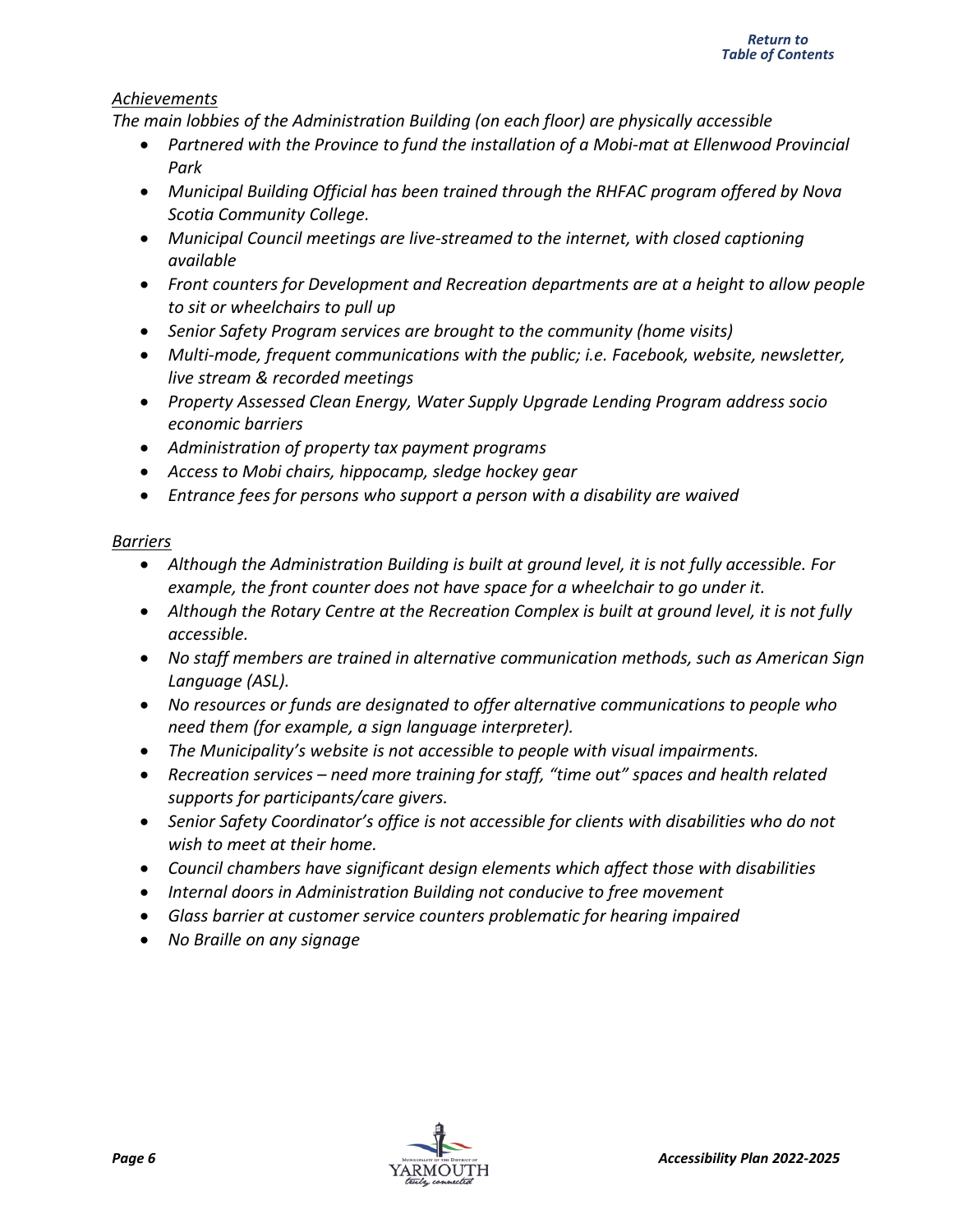### <span id="page-9-0"></span>*Actions*

#### *Top Priorities (2022-2025)*

- *Administration Building accessibility audit*
- *Rotary Centre accessibility audit*
- *Engage RCMP to find an accessible location for Senior Safety Coordinator to meet clients*
- *Incorporate accessibility training in the annual staff and Council training plan*
- *Where applicable, include an "Accessibility Lens"/Impact Analysis in reports to council and in consultant reports delivered to staff and council*
- *Engage employees and Councillors in simulation exercises to get a better understanding of the needs of people with disabilities.*

#### *Other Initiatives*

- *Improve Municipal trails so they can be enjoyed by more people of various abilities.*
- *Provide an adapted listing of recreation programs and services for people of all abilities, and update it annually.*
- *Train the staff who are responsible for delivering accessible services to people with diverse abilities (including seasonal employees)*
- *Provide sign language interpreters, on request, to enable people to participate in municipal programs.*
- *Provide accessible exercise equipment at municipal recreational facilities.*

## *Information and Communications*

#### *The Vision*

*To deliver clear and accessible information and communications to people of all abilities.*

### *The Starting Point*

#### *Overview*

*The Municipality delivers information to the public in many ways, including:*

- *Meetings of Municipal Council and Advisory Committees, which are open to the public*
- *Email, the Municipality's website and social media, newsletters*
- *Verbally through our front-line staff*
- *In video conference meetings*
- *By telephone*

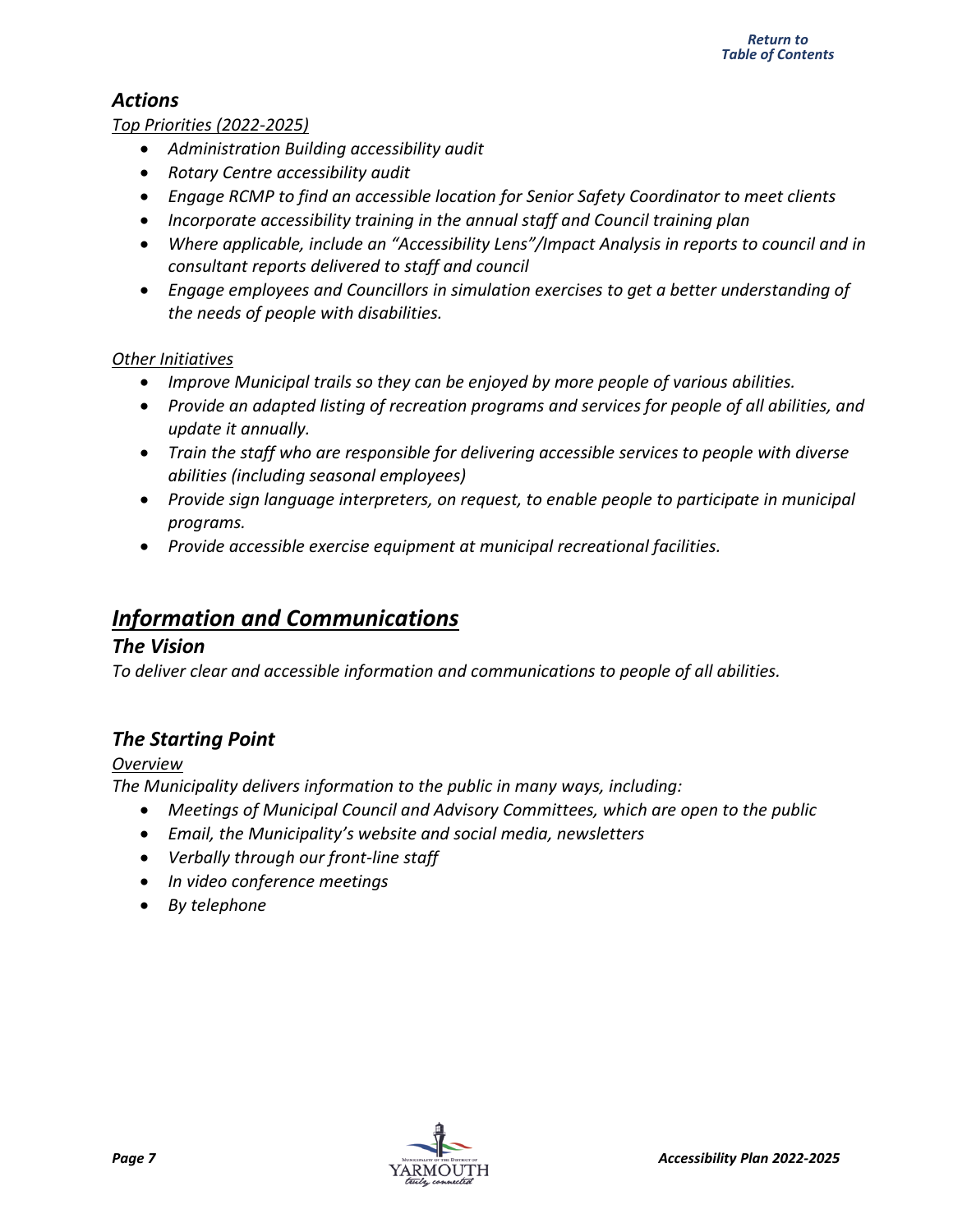#### *Achievements*

- *Agendas and minutes of all meetings are posted on the Municipality's website*
- *People can listen to or watch Municipal Council meetings live on the Internet during the meeting. Closed captioning is provided. After the meeting, people can listen to or watch an archived copy on the Municipality's YouTube channel.*
- *Newsletter mailed out to residents semi-annually*
- *Electronic newsletter available in French and English*
- *Electronic business transactions – allowing clients to conduct more municipal business electronically, making it more accessible to some*
- *Verbal presentations to Council and Committees by community groups and organizations*

#### *Barriers*

- *There is currently no process for hearing-impaired individuals to attend or participate in public in-person meetings, including meetings of Municipal Council and Advisory Committees.*
- *The Municipality's website is not accessible to people with visual impairments*
- *Public communication should state MODY will work to provide accommodations if made aware*
- *"Plain language" is not consistently used in written material*
- The Municipal Government Act sets limitations for certain public notices—for example, *advertisements must be published in newspapers, which may not be accessible to people with visual impairments.*
- *Streaming video and related technologies do not always work as intended*
- *Council chambers is not accessible to people with disabilities*
- *No materials are available in Braille or any language other than English*

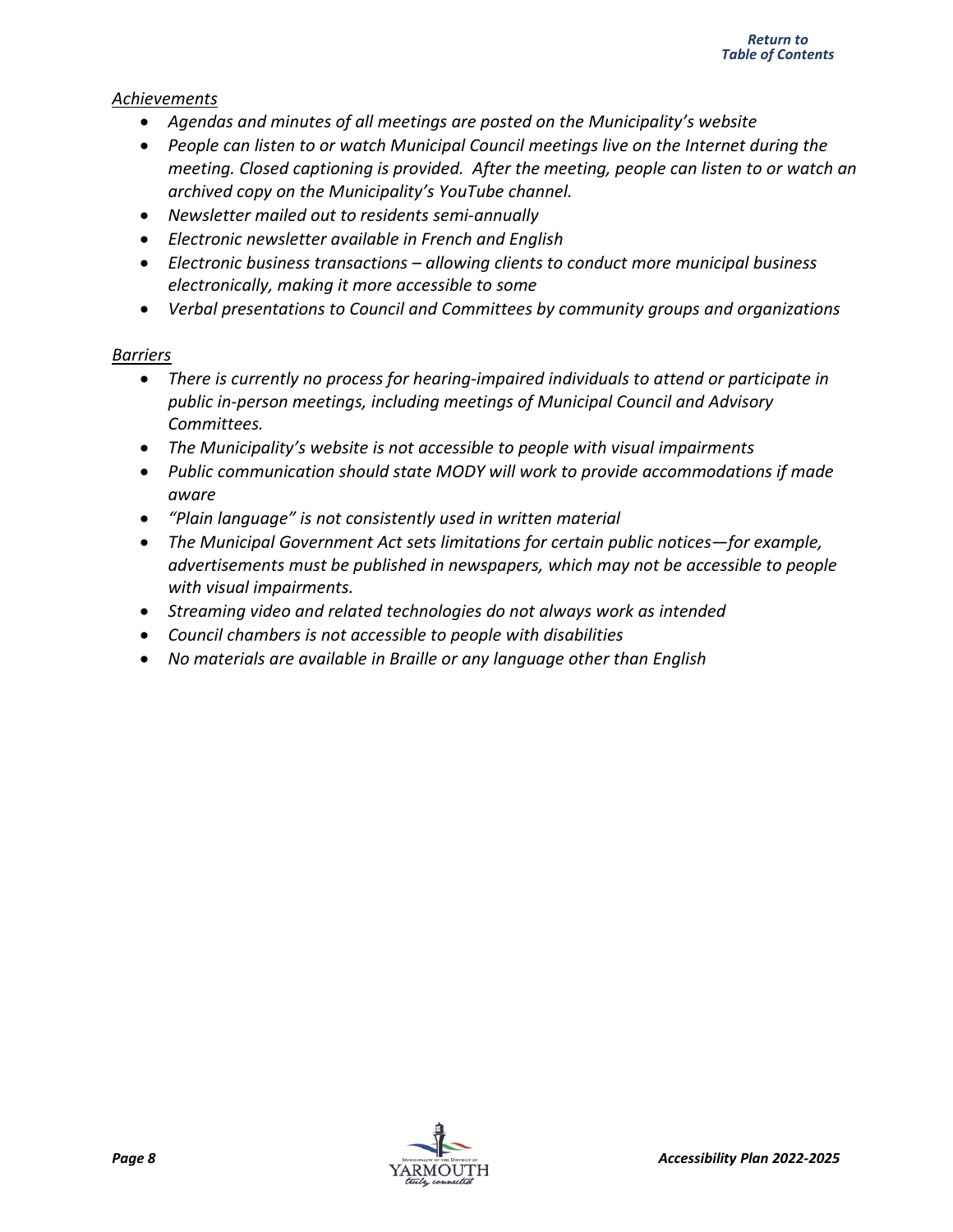#### *Return to [Table of Contents](#page-3-0)*

### <span id="page-11-0"></span>*Actions*

#### *Top Priorities (2022 – 2025)*

- *Key staff members to include plain writing and inclusive communications in annual training plan.*
- *Work with the Nova Scotia Federation of Municipalities (NSFM) to advocate for accessibility to be included in the public notice requirements of the Municipal Government Act.*
- *Ensure the Municipality's web presence meets the latest Web Content Accessibility Guidelines (WCAG) and is more user-friendly.*
- *Add standard language on how and when to request an adaptation/support to participate in a Council or Committee of Council meeting.*
- *Identify ways/mediums to communicate with people who we are not currently reaching due to an accessibility barrier.*

#### *Other Initiatives*

- *Provide modified editions of key municipal resources—in large print, Braille and/or in plain language—on request. Examples include recreation guides, emergency management information, and bylaw services.*
- *Ensure digital communications, including emergency alerts, are screen-readable. Encourage partner agencies to achieve the same standard of communication.*
- *Provide American Sign Language (ASL) and/or Communication Access Realtime Translation (CART) services at Municipal Council and other Municipality-hosted public meetings, on request.*
- *Issue meeting agendas with enough lead time to review and provide for any accommodations which may be required*
- *Use alternate communications methods (bulletin board, digital signage in front of building, monthly newsletter, etc.)*

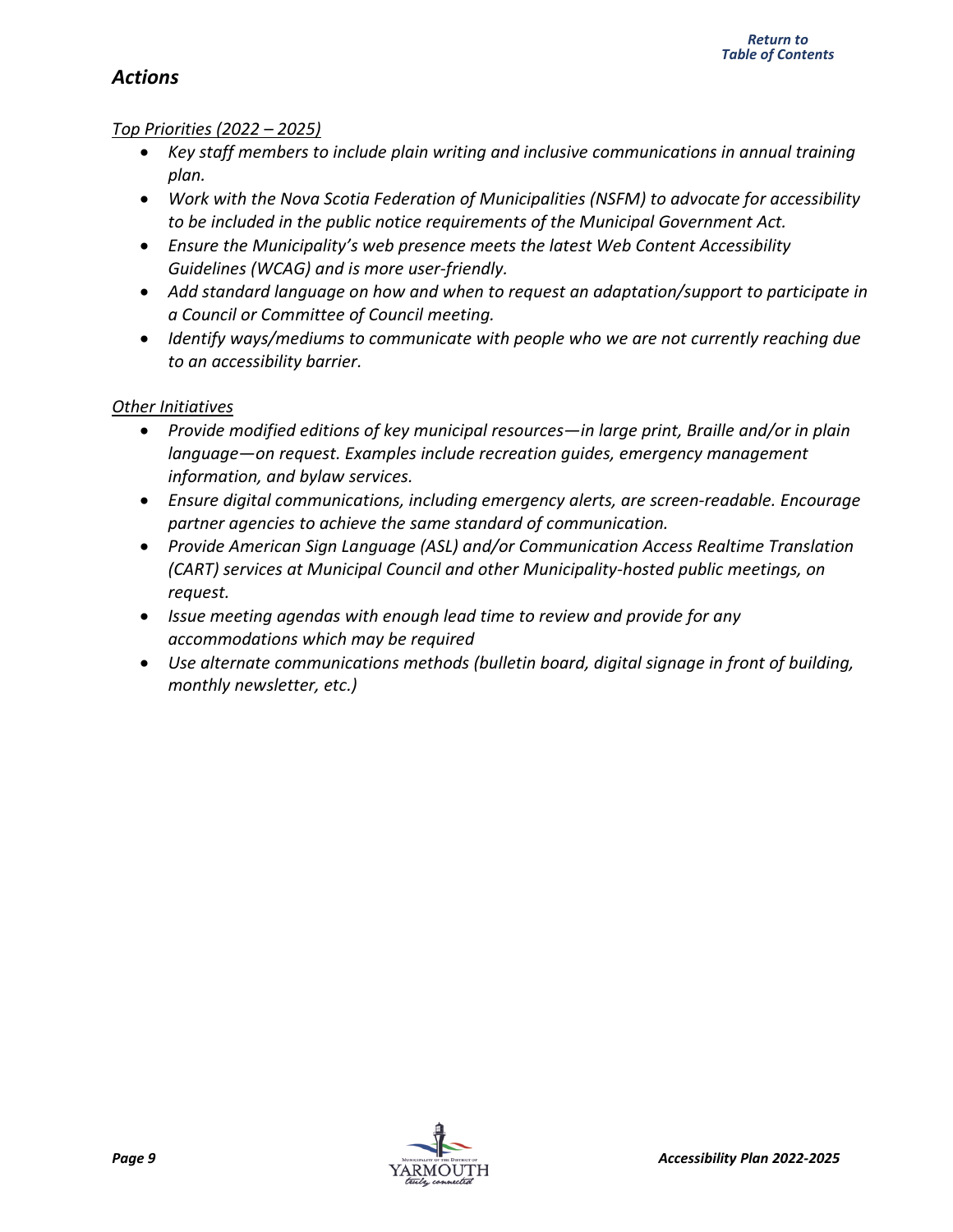## <span id="page-12-0"></span>*Transportation*

#### *The Vision*

*That people of all abilities have equitable access to publicly funded and/or regulated transportation.*

### *The Starting Point*

#### *Overview*

• *The Municipality of the District of Yarmouth does not have a publicly funded transit system.*

#### *Achievements*

• *The Municipality's residents have access to Hope Dial-A-Ride, a not-for-profit door to door transportation system operating throughout Yarmouth County.*

#### *Barriers*

- *The Municipality is geographically quite spread out, making it difficult for a public transportation system to operate.*
- *Hope Dial-a-Ride only operates Monday to Friday, 8:30 to 4:40, and 24 hours' notice is required.*
- *Only 4 of the Hope Dial-a-Ride vans are accessible to wheelchair users.*
- *The cost of the Hope Dial-a-Ride service may be a barrier to some.*
- *There are no accessible taxis in the area.*

#### *Actions*

• *The Municipality of Yarmouth does not presently have a publicly funded transportation system – this section does not apply.*

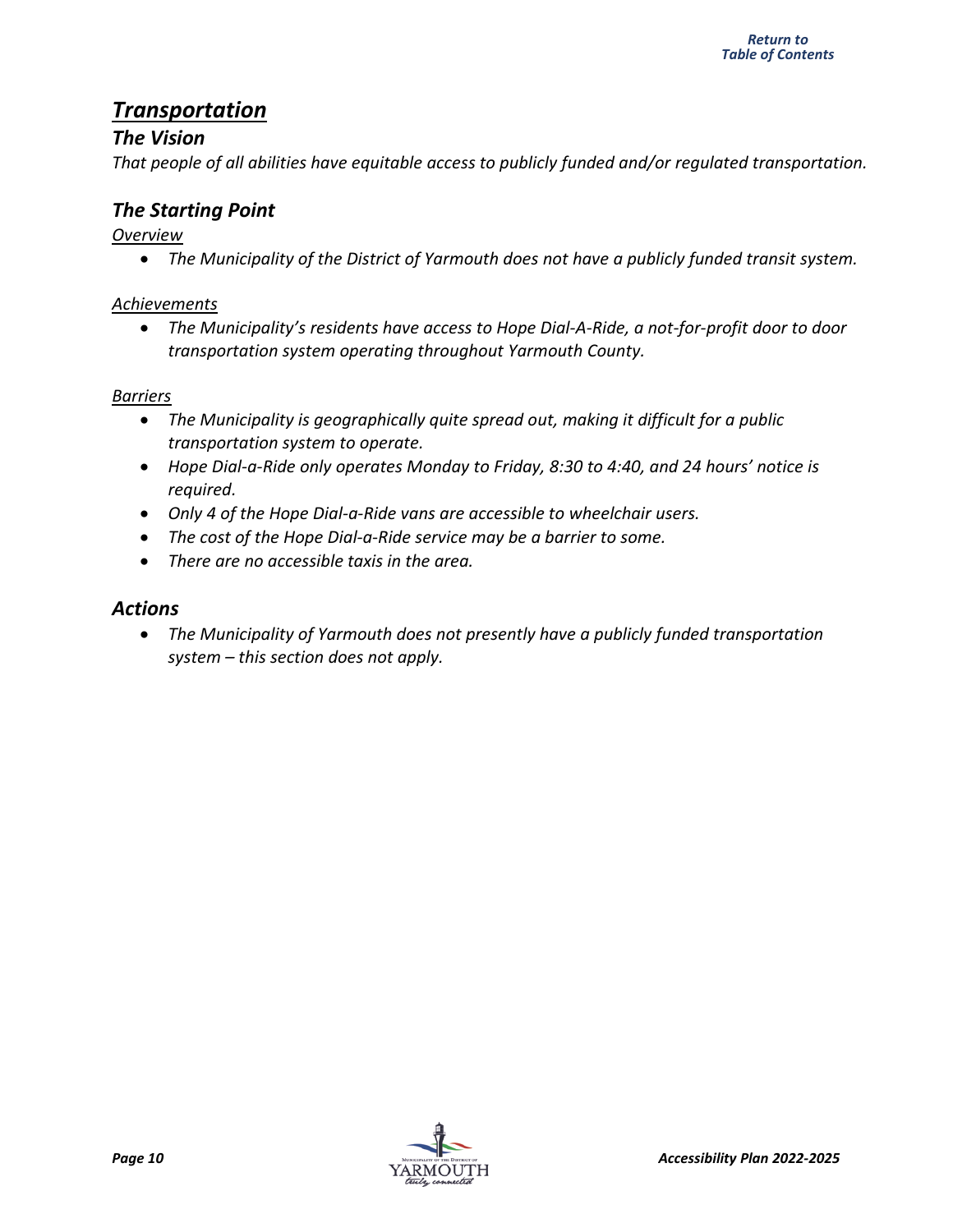## <span id="page-13-0"></span>*Employment*

#### *The Vision*

*People of all abilities have equitable access to employment, Council, and Citizen representative opportunities with the Municipality of Yarmouth.* 

#### *The Starting Point*

#### *Overview*

• *The Municipality employs 29 permanent employees and approximately 20 seasonal employees. There are 7 elected representatives on Municipal Council and 22 citizen representatives.*

#### *Achievements*

- *Members of Council receive technology that makes reading material more accessible because users can zoom in on text and change the font size.*
- *Building Official is trained in the Rick Hansen program*
- *Citizen representatives can receive material for meetings and committee electronically*
- *Citizen representatives can access training offered by the Municipality*
- *Ergonomic assessments for work stations are offered*
- *Funding for multi-position desk adaptations*

#### *Barriers*

- *Across the organization there is not a high level of awareness on the adaptive tools and resources to support recruiting qualified individuals/support elected officials with barriers*
- *opportunities are posted in traditional ways, including web pages, which may not be accessible to some individuals.*
- *Work areas at Administration Building are not accessible to people with disabilities.*
- *Accessible parking does not meet all accessibility standards*
- *[No interior door systems at municipal work sites have electronic opening; they are heavy](#page-3-0)  and several doors remain closed most of the time*
- *There is not an accessible washroom in the office suites*
- *No standard language in opportunity postings that MODY is prepared to make accommodations to support barrier free access*
- *None of the fleet vehicles have adaptive devices*

### *Actions*

#### *Top Priorities (2022 - 2025)*

- *Incorporate accessibility training in the annual staff and Council training plan*
- *State that the Director of Corporate Services is the lead on workplace adaptations*
- *Add standard language to opportunity postings stating adaptations and accommodations can be made*
- *Survey the municipal workforce, Council and citizen representatives to get baseline data on abilities*

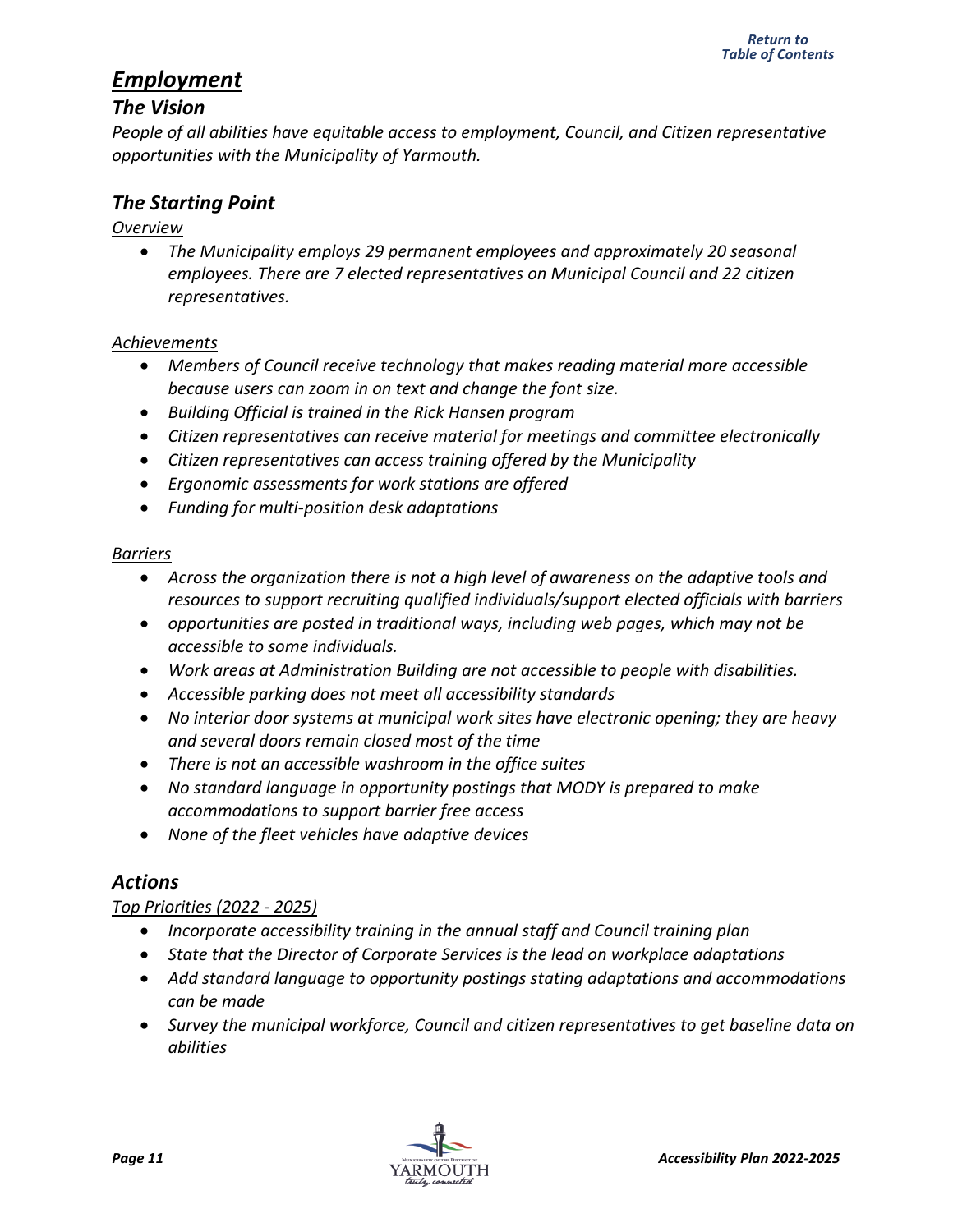- *Include an accommodation fund in annual operating budgets*
- *All municipal councillors and senior management staff will be required to take the Working with Abilities online training provided free by the Nova Scotia Human Rights Commission (workwithabilitiesns.ca)*

#### *Other Initiatives*

- *Establish a centralized accommodation fund to pay for assistive devices or accommodations councillors, citizen reps and employees need to succeed at their jobs. Promote this fund on the opportunity posting.*
- *Investigate strategies to reach a wider and more diverse audience with opportunity postings. Include statements in the postings to ensure applicants are aware that accommodation will be provided.*
- *Assign a designated staff person to help individuals who may need assistance to succeed at their jobs*
- *Make work areas more accessible to people with disabilities*

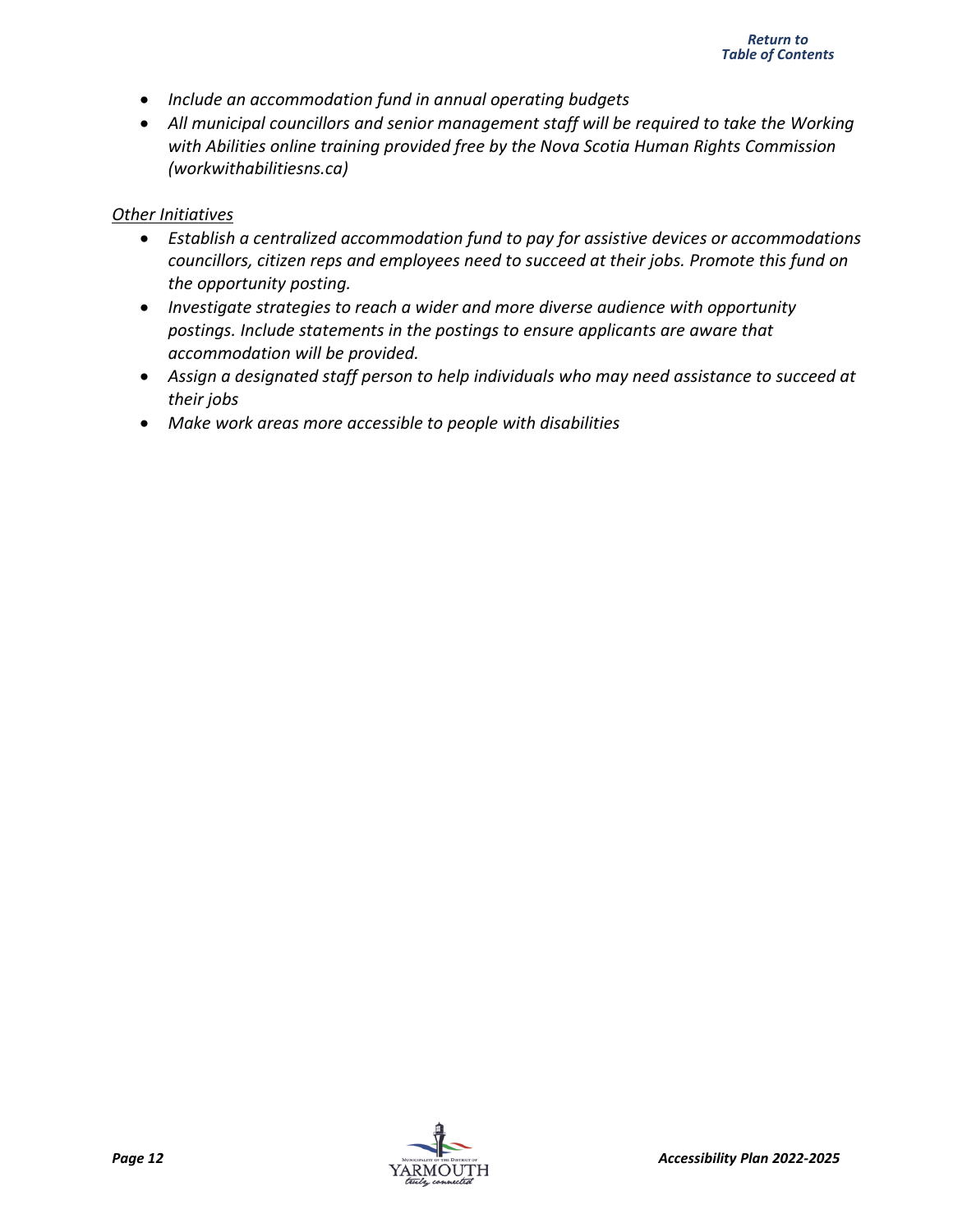## <span id="page-15-0"></span>*Built Environment*

#### *The Vision*

*Municipally owned and operated public buildings and public spaces are accessible to people of all abilities.*

#### *The Starting Point*

#### *Overview*

*The Municipality of Yarmouth owns and operates:*

- *Administration Building*
- *Rotary Centre*
- *Cape Forchu light station\**
- *Sidewalks*
- *parking areas*
- *trails*

*\*Although the Municipality is the owner of the Cape Forchu Light station, it is not included in this document as it is going through its own developmental project that will have an accessibility lens applied to it.*

#### *Achievements*

- *Administration Building lobbies and public washrooms are accessible to people with physical disabilities*
- *Front counters at Development and Recreation are at a height to allow wheelchair access*
- *The Administration building has an elevator*
- *Exterior doors have assisted opening mechanisms*

#### *Barriers*

- *Administration Building is not fully accessible*
- *Council chambers and meeting rooms are not fully accessible*
- *Accessible parking spaces do not meet accessibility standards*
- *Upstairs front counter is not at a good height for wheelchairs*
- *Rotary Centre is not fully accessible*
- *Not all sidewalks meet current accessibility standards*
- *Several work-sites do not meet all accessibility standards (i.e. pumping stations, sewer treatment plant)*
- *Meeting spaces do not meet accessibility standards*
- *Glass at front counters is a barrier to some with hearing impairments*

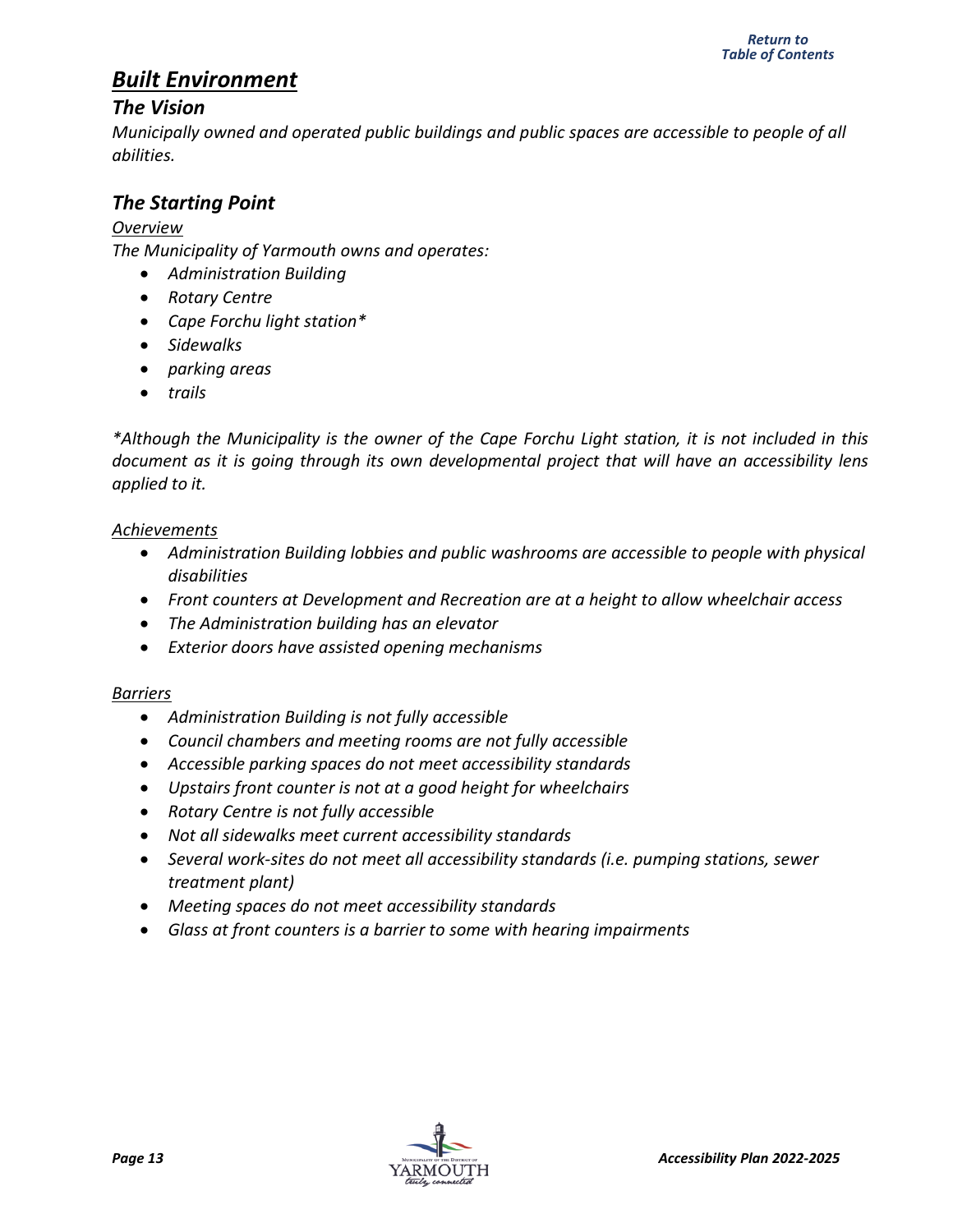#### <span id="page-16-0"></span>*Actions*

#### *Top Priorities (2022 - 2025)*

- *Provide accessible parking spaces and access to buildings at the Administration building and Rotary Centre*
- *Council to add the recommendations from the building audits to its 5-year capital investment plan*
- *Add microphones to glass at all three customer counters*
- *Emergency management and building evacuation plans are reviewed with accessibility in mind*
- *Lobby provincial government to install crosswalks in certain areas for safety and accessibility.*

#### *Other Initiatives*

- *All new municipal buildings (including major renovations) meet the Rick Hansen Foundation Accessibility Certification (RHFAC) Gold Standard*
- *Sidewalks and curb cuts are improved and maintained, as soon as possible, to the standard outlined in Canadian Standards Association (CSA) B651-18, Accessible Design for the Built Environment*
- *Council Chambers meet CSA Accessibility requirements*
- *Service counters are at an accessible height*

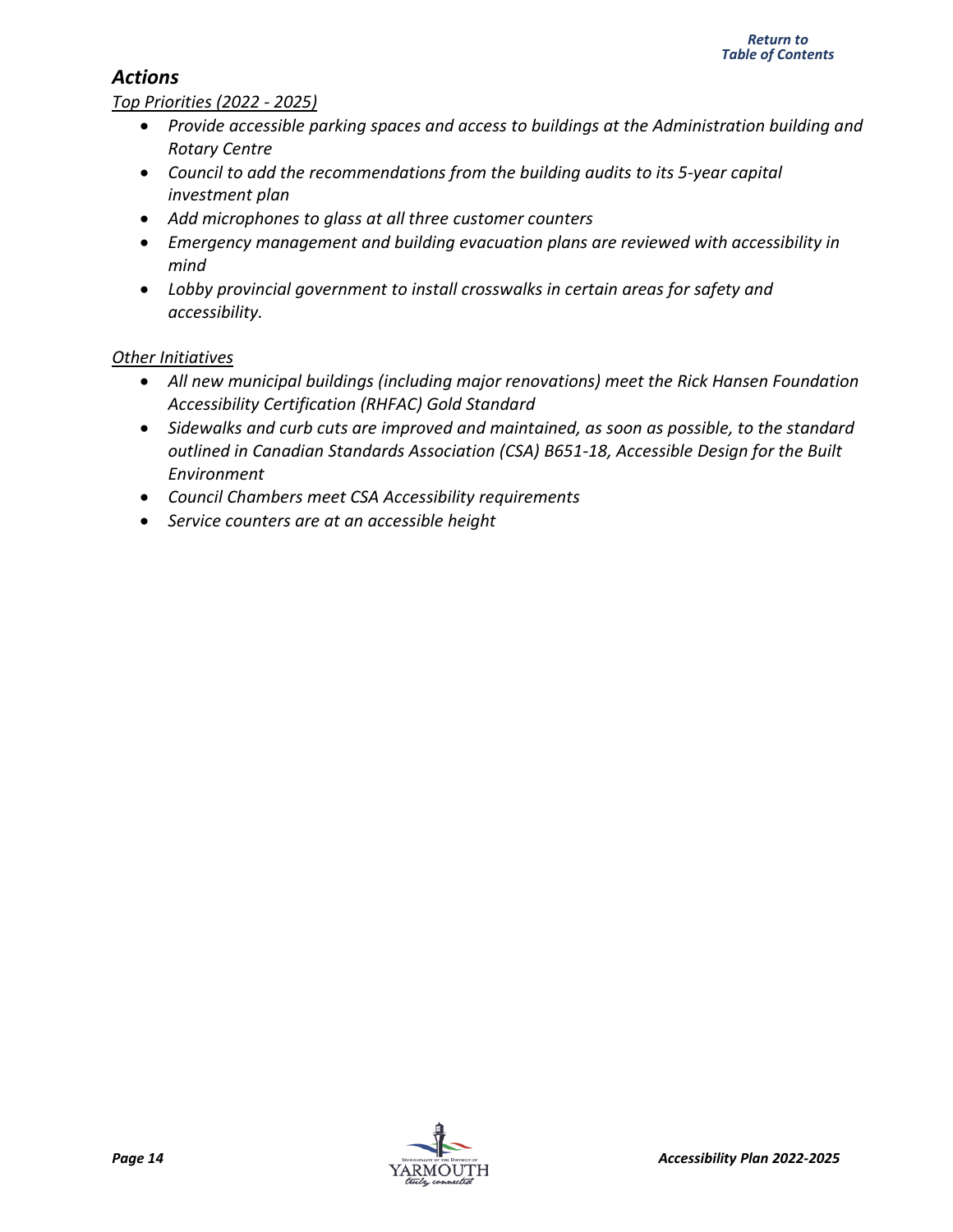## <span id="page-17-0"></span>*Implementing the Plan*

#### *Responsibilities*

*Accessibility Advisory Committee*

- *Review this Accessibility Plan at least every three years as required by the Accessibility Act and recommend updates to Council as required.*
- *Report annually to Council on progress toward meeting the commitments outlined in this Plan.*
- *Receive reports from the CAO (or appointed staff) outlining complaints, concerns and/or questions from the public.*
- *Advocate in a positive manner for the work MODY is doing to improve accessibility.*

#### *Council*

- *Recognize the significant cost of implementing this plan and the municipal operational plans and seek adequate funding to allow Municipality to meet the requirements under Nova Scotia's Accessibility Act.*
- *Fund resources required for the AAC to carry out its mandate.*
- *Advocate in a positive manner for the work MODY is doing to improve accessibility.*

#### *CAO/Staff*

- *Ensure the commitments outlined in the Accessibility Plan are reflected and operationalized in municipal Accessibility Action Plans required as public sector bodies under Nova Scotia's Accessibility Act.*
- *Accept complaints, questions, and concerns submitted to them by the public.*
- *Provide a summary of complaints, questions, and concerns to the Accessibility Advisory Committee.*
- *Advocate in a positive manner for the work MODY is doing to improve accessibility.*

#### *Schedule or Timeline*

*In 2017, the Government of Nova Scotia passed the province's Accessibility Act. A supporting document, Access by Design 2030, is the implementation strategy for how Nova Scotia will achieve an accessible province by 2030. It also identifies actions to improve public awareness, build collaboration and increase compliance with existing regulations. The Accessibility Act set an ambitious goal to become a fully accessible province by 2030. As such, we strive to have the commitments of this plan achieved by 2030, to be consistent with the Province of Nova Scotia.*

#### *Monitoring and Evaluating*

*The Accessibility Advisory Committee will be responsible for submitting a report to Council by November 30 each year. Council will set specific benchmarks against which to measure the progress of the plan. This report will track the progress made towards the commitments in this plan and make recommendations on priorities and changes to improve the Plan.*

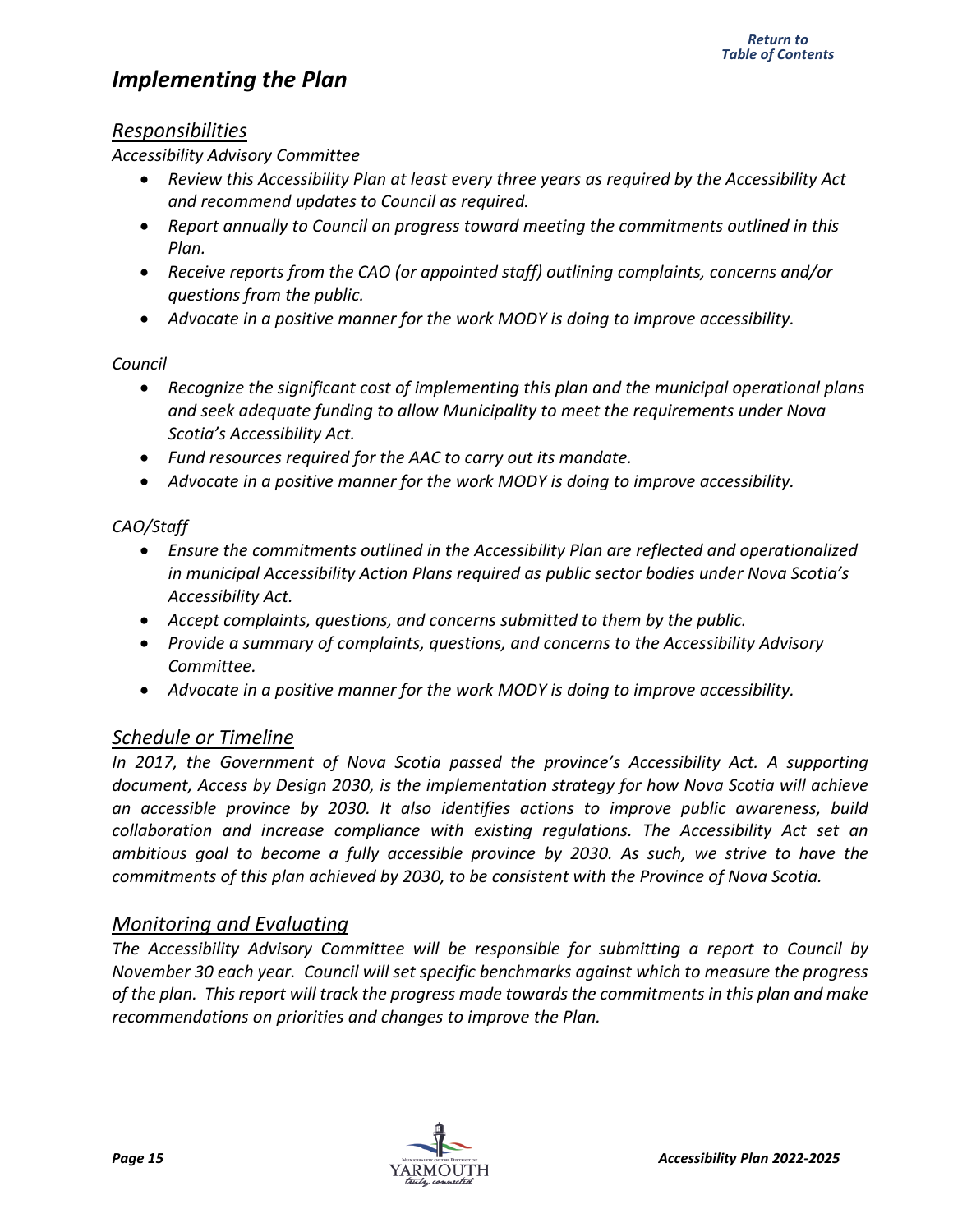*The Accessibility Advisory Committee will review new directives, guidelines, and updates from the province as they are released, and determine if updates to this Accessibility Plan are required based on those updates.* 

#### *Responding to Questions and Complaints*

- *Anyone can lodge a complaint, pose a question, or express a concern about accessibility in the Municipality of Yarmouth. These should be directed to the CAO.*
- *The CAO will respond within a reasonable time. Before responding, the CAO will consult with the staff person responsible for the area of inquiry. The CAO's response will contain the reasons for the decision. The AAC Chair shall receive a copy of such response.*
- *If the complainant still has concerns, they can contact the Accessibility Advisory Committee Chair.*
- *Anyone can appeal to Council if they are not satisfied with the response from the CAO or the Accessibility Advisory Committee. Council may refer any appeal to the Accessibility Advisory Committee for additional review and recommendations before issuing a final response to the complainant.*
- *The CAO will keep a record of all complaints, questions, and concerns submitted to them, and will provide summary updates to the Accessibility Advisory Committee on a regular basis. These updates will become part of the Accessibility Advisory Committee's continual review of the Accessibility Plan and may inform future changes.*

## *Appendices:*

*Appendix A: Advisory Committee Terms of Reference Appendix B: Committee list Appendix C: Accessibility survey and results Appendix D: Community engagement questions*

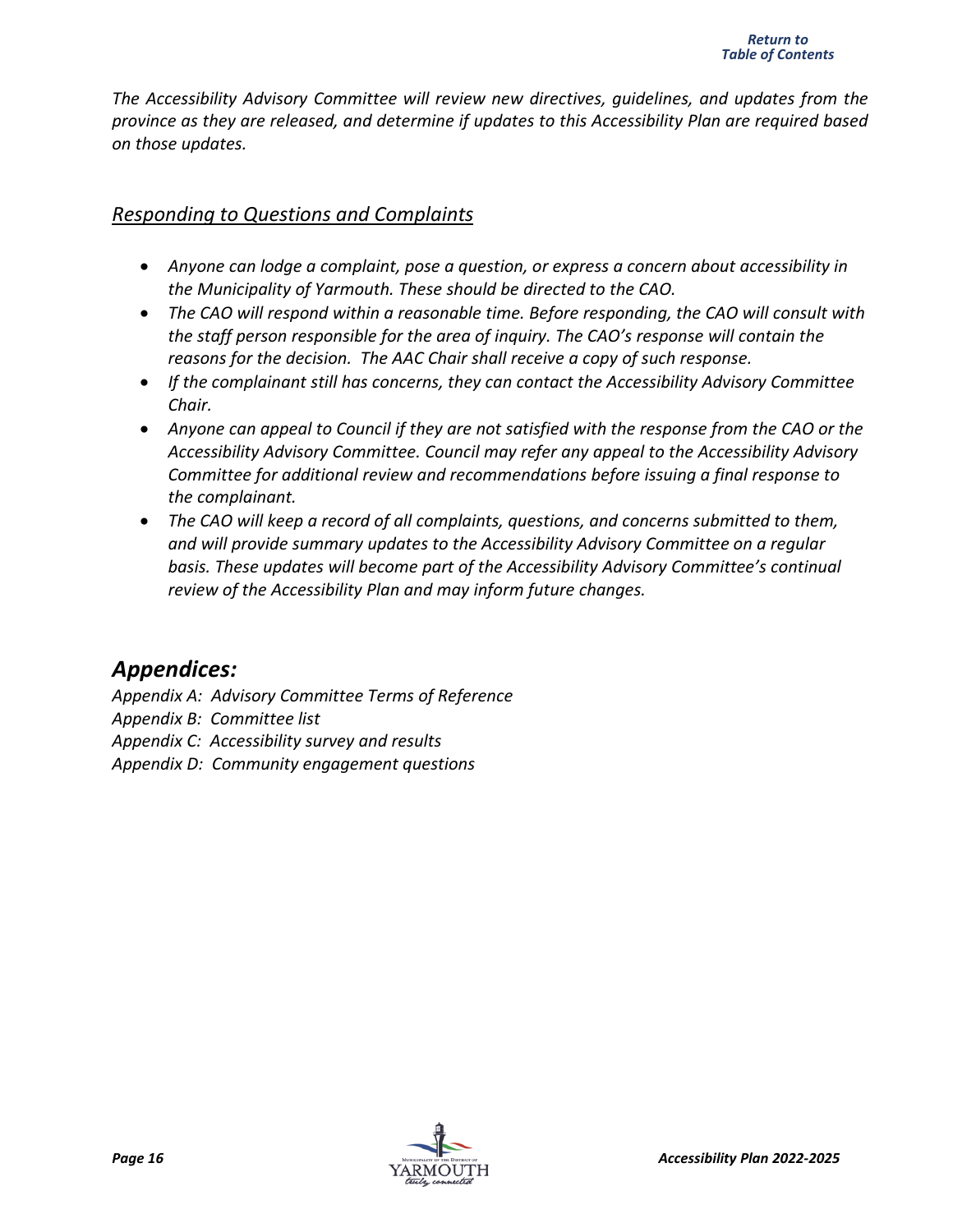#### *Appendix A Accessibility Advisory Committee Terms of Reference*

#### <span id="page-19-0"></span>*Background*

*Under the Nova Scotia Accessibility Act (NSAA), the Municipality of Yarmouth is required to appoint an Accessibility Advisory Committee to provide input on accessibility matters within the Municipality. While it is the legislative mandate of the Municipal Council to make the final decision on all matters that affect the Municipality, the role of an advisory committee is to provide recommendations, advice and information to the Municipal Council on those specialized matters which relate to the purpose of the advisory committee, to facilitate public input to council on programs and ideas and to assist in enhancing the quality of life of the community.*

#### *Purpose*

*The Accessibility Advisory Committee shall advise and assist Municipal Council in promoting and facilitating a barrier-free Municipality of Yarmouth for citizens of all abilities, including persons with disabilities. This aim shall be achieved through the review of municipal policies, programs and services and the identification, removal and prevention of barriers faced by persons with disabilities.*

*The Accessibility Advisory Committee reports to Municipal Council and is responsible for the following:*

- *a) Participate in the development and future reviews (every three years, in accordance with the NSAA) of the Municipality's Accessibility Plan which is intended to improve the quality of life for all residents of the Municipality of Yarmouth, including persons with disabilities;*
- *b) Advise Municipal Council on the implementation and effectiveness of the Municipality's Accessibility Plan to ensure that it addresses the identification, removal and prevention of barriers to persons with disabilities in the Municipality's by-laws, policies, programs, practices and service standards;*
- *c) Advise the Municipality on issues and concerns (barriers) faced by persons with disabilities and the means by which the Municipality may work towards the elimination of these barriers;*
- *d) Advise on matters of government policy (municipal, provincial or federal) affecting persons with disabilities and inform the Municipality about the impact of these policies on the Municipality of Yarmouth;*
- *e) Review and make recommendations on barriers faced by persons with disabilities to existing facilities owned, lease, or operated (in full or in part) by the Municipality;*
- *f) Receive and review information directed to it by Council, and make recommendations as requested;*
- *g) Consult with the community on accessibility in the Municipality; and*
- *h) Assist in monitoring compliance with federal and provincial government directives and regulations.*

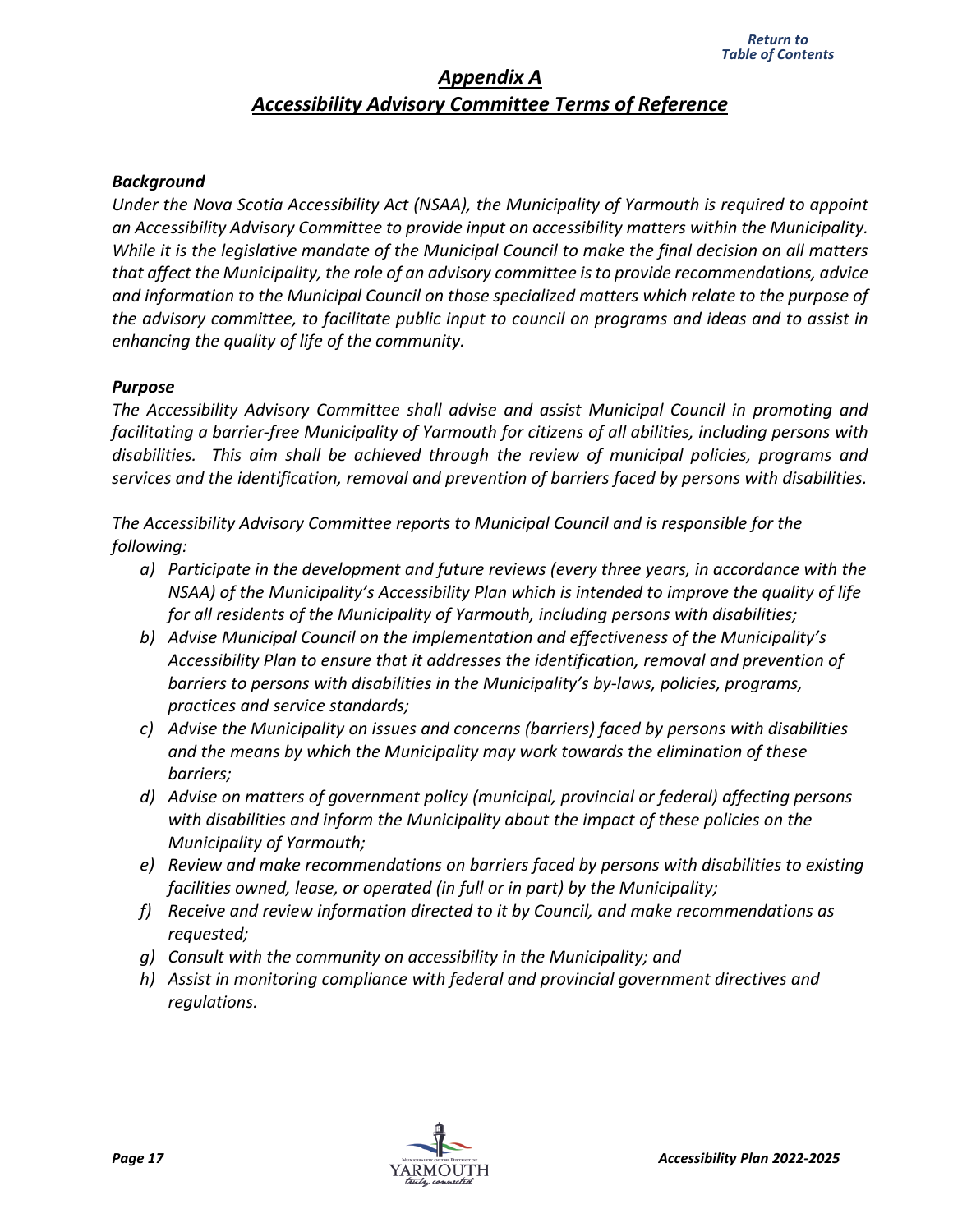#### *Membership*

- *a) The Advisory Committee consists of 2 Municipal Councillors and up to 4 additional community members. Members shall be appointed for a term of 4 years. Committee members may be appointed for consecutive terms.*
- *b) In accordance with the NSAA requirements, at least one half of the members must be persons with disabilities or representatives from organizations representing persons with disabilities.*
- *c) Council will issue a call for applications to serve on the committee. Membership applications will be reviewed by Council, who will then appoint members to the committee.*

#### *Qualifications*

*Each member of the Committee is an independent representative to the Committee and does not represent the concerns of only one disability or group. The members of this Committee shall work together for the purpose of developing a common approach which is reasonable and practical. Members shall be chosen for the special expertise, experience, dedication and commitment to the mandate of the committee in promoting and facilitating a barrier-free Municipality of Yarmouth to persons of all abilities.*

#### *Roles and responsibilities – Members*

*Membership on this committee is a position of responsibility and requires a strong commitment to the Terms of Reference. Committee members are required to:*

- *a) Attend all regularly scheduled meetings*
- *b) Promote the role(s) of the Committee and its undertakings*
- *c) Offer input to the committee on all aspects of accessibility, inclusion, accessibility barriers, and universal design, including solutions and outcomes for a positive result to each.*

#### *Roles and responsibilities – Chair person*

*A Councillor shall serve as Chair Person and Vice Chair Person. The Chair Person shall facilitate the meetings and allow for input from all Committee members. The Chair Person shall also act as the spokesperson for the Committee. In the Chair Person's absence, the Vice Chair shall be responsible for fulfilling this role.*

#### *Roles and responsibilities – Staff (non-voting)*

*Staff representatives from the Municipality of Yarmouth shall provide administrative and research support to the Advisory Committee. This includes, but is not limited to, the preparation and distribution of agendas, minutes and staff reports.*

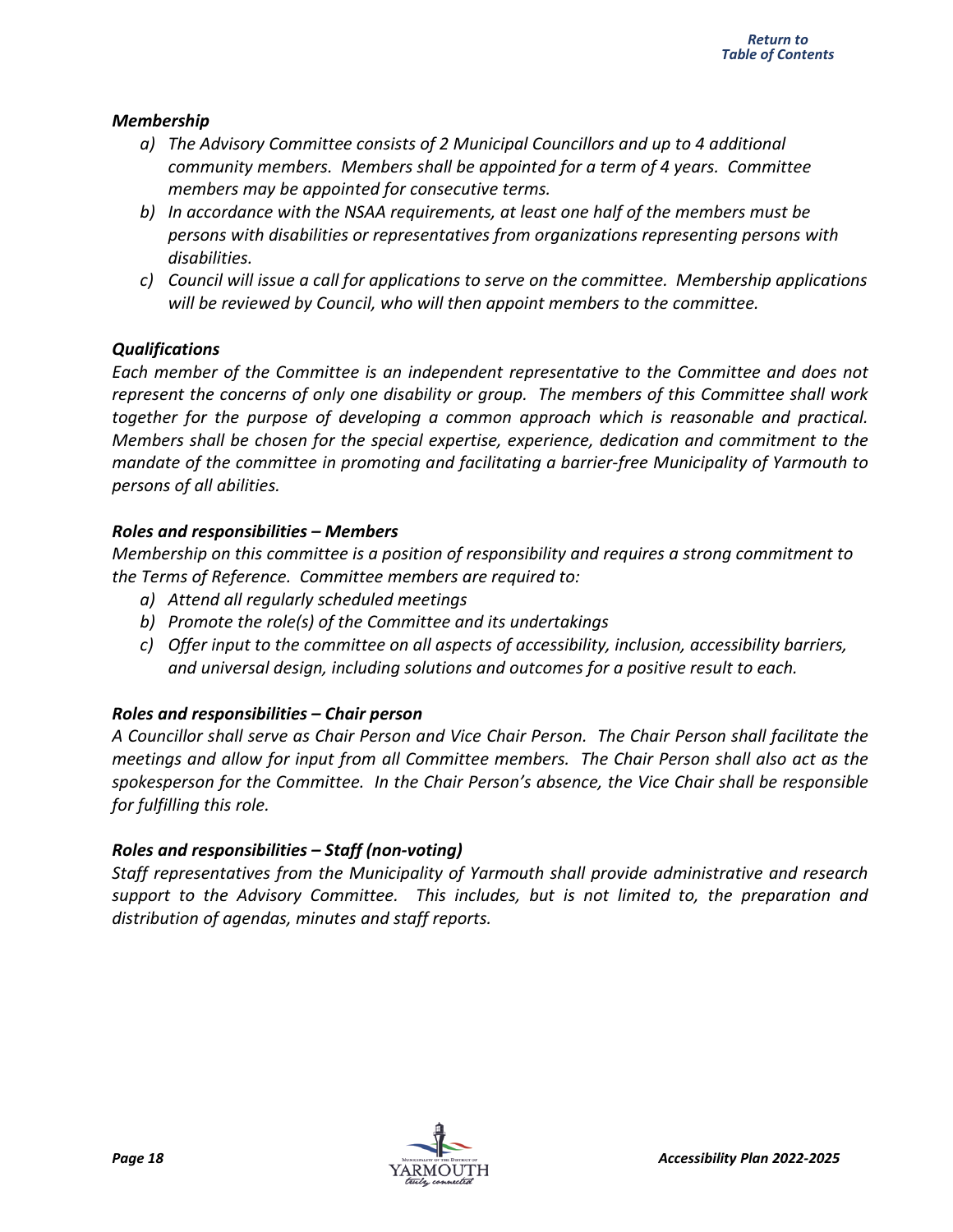#### *Meetings*

- *a) The Advisory Committee shall meet at least on a biannual basis, or more frequently as determined by the Committee to fulfill its duties.*
- *b) Agenda items will be compiled by the Municipal Accessibility Coordinator, and agenda items should be forwarded to staff at least 2 weeks in advance of meetings. Agendas and staff reports shall be made available to the Advisory Committee three business days prior to the scheduled meeting.*
- *c) Decisions of the Advisory Committee shall be made by a majority vote of those voting members present at a meeting; and shall be in the form of recommendations to Council*
- *d) Quorum shall consist of a majority of the total number of voting Advisory Committee members.*
- *e) The committee shall adhere to the same procedural rules as those found in parts 12, 13, 14, & 15 of the Council Procedural Policy C-028-19*

#### *Conflict of interest*

*Members shall declare all possible conflicts of interest before agenda items are presented and leave the meeting or that part of the meeting during which the matter is under consideration. Members shall adhere to the Council Code of Conduct as well as all Council by-laws and policies.*

#### *Review*

*These terms of reference are to be reviewed every 4 years.*

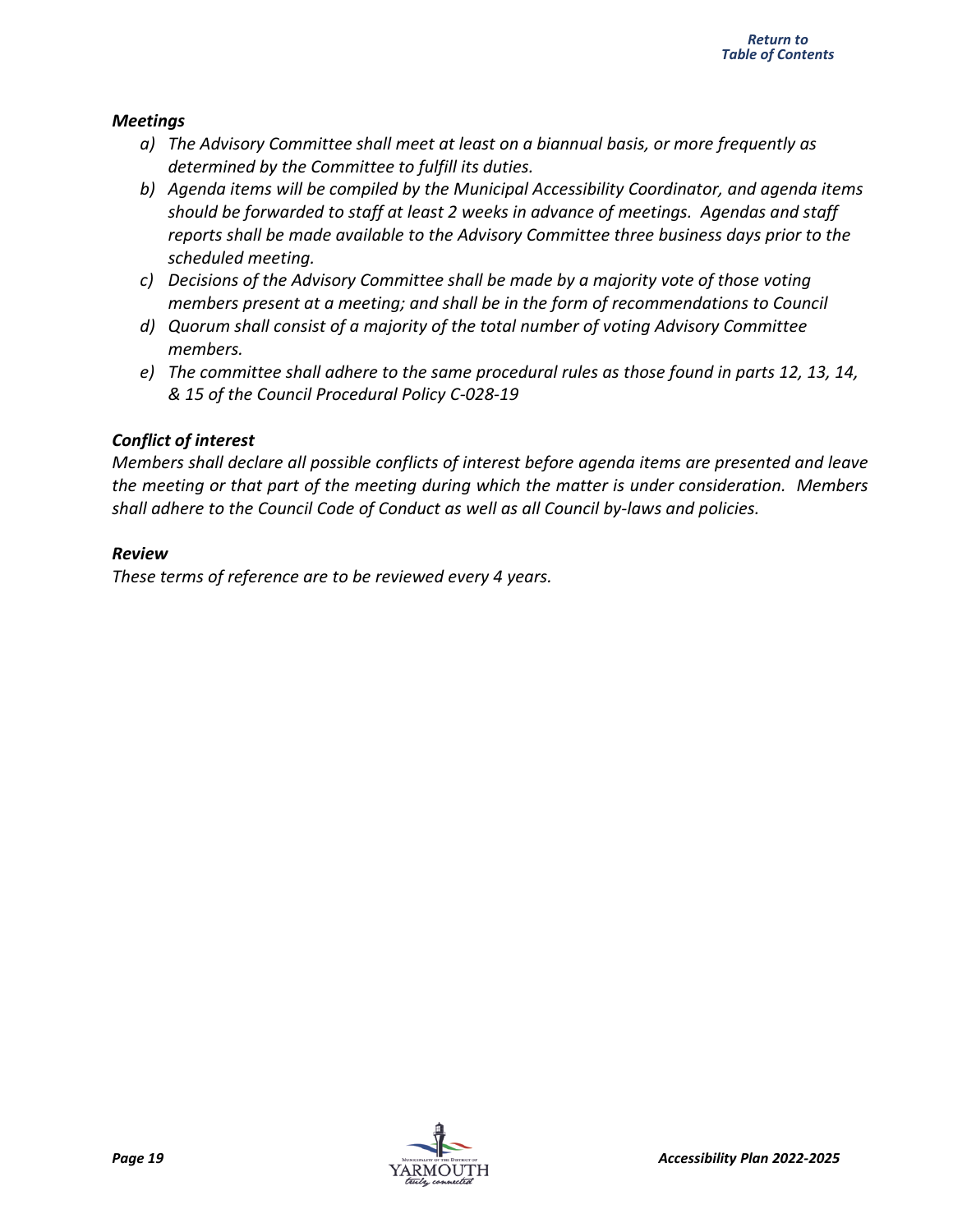## *Appendix B Committee Members*

## <span id="page-22-0"></span>*Members*

- *Councillor Sheri Hurlburt, Chair*
- *Councillor Loren Cushing*
- *Sherry Robertson (Yarmouth Life Skills)*
- *Monette Comeau*
- *Linda Vickery*

## *Staff*

- *Victoria Brooks, CAO*
- *Darlene LeBlanc, Director of Corporate Services*
- *Dwayne Roberts, Building Official*
- *Barb DeViller, Administrative Assistant*

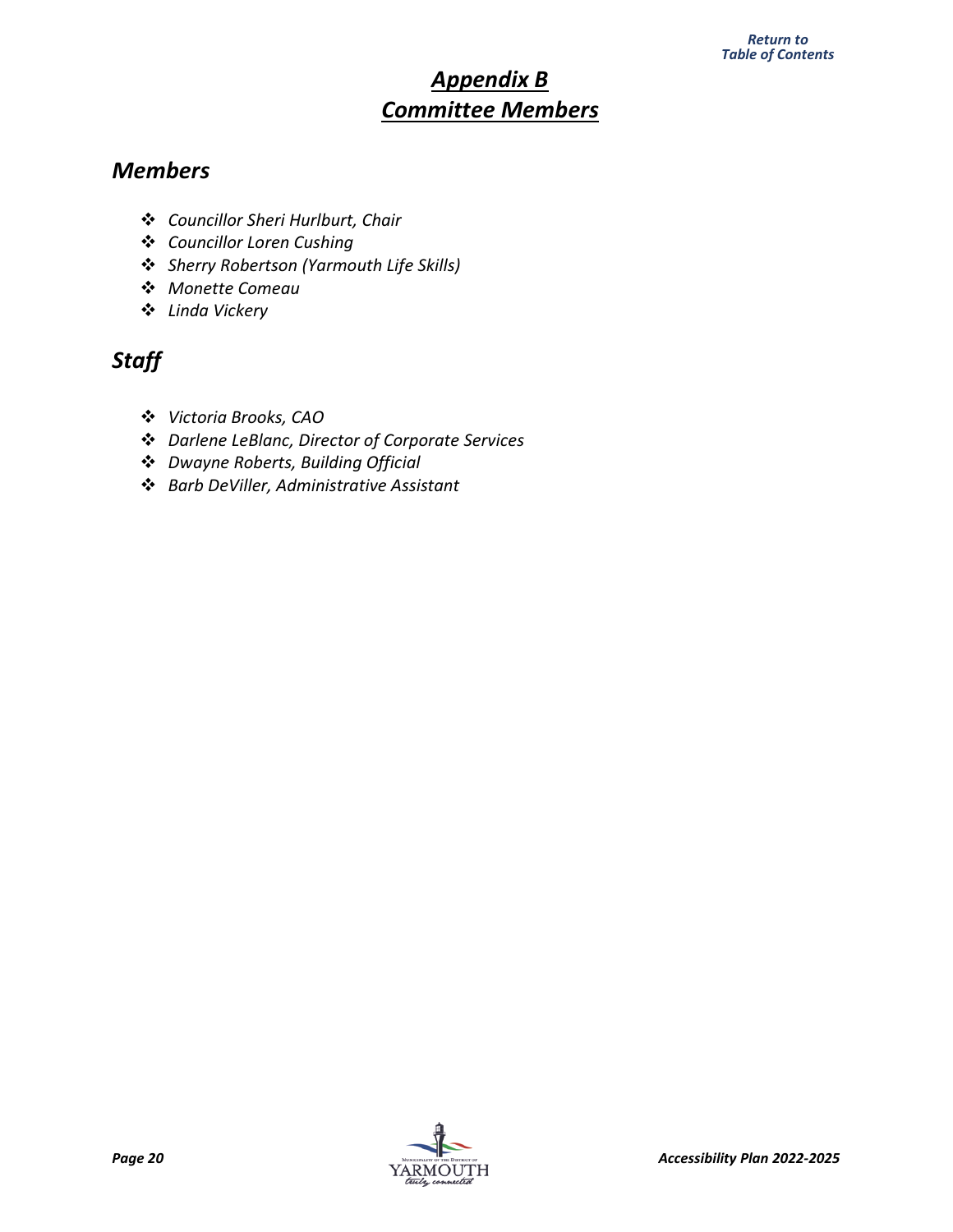## *Appendix C Accessibility Survey & Results*

## <span id="page-23-0"></span>*Municipality of Yarmouth Accessibility*

*Survey Results*

*May 10th - August 20th, 2021*

| <b>Municipality of Yarmouth</b><br><b>Accessibility Survey</b> |
|----------------------------------------------------------------|
| 60                                                             |
| <b>Responses Since</b><br>May 10                               |
| Responses Today                                                |
| Active                                                         |

*Q1: Please check all that apply to you.*



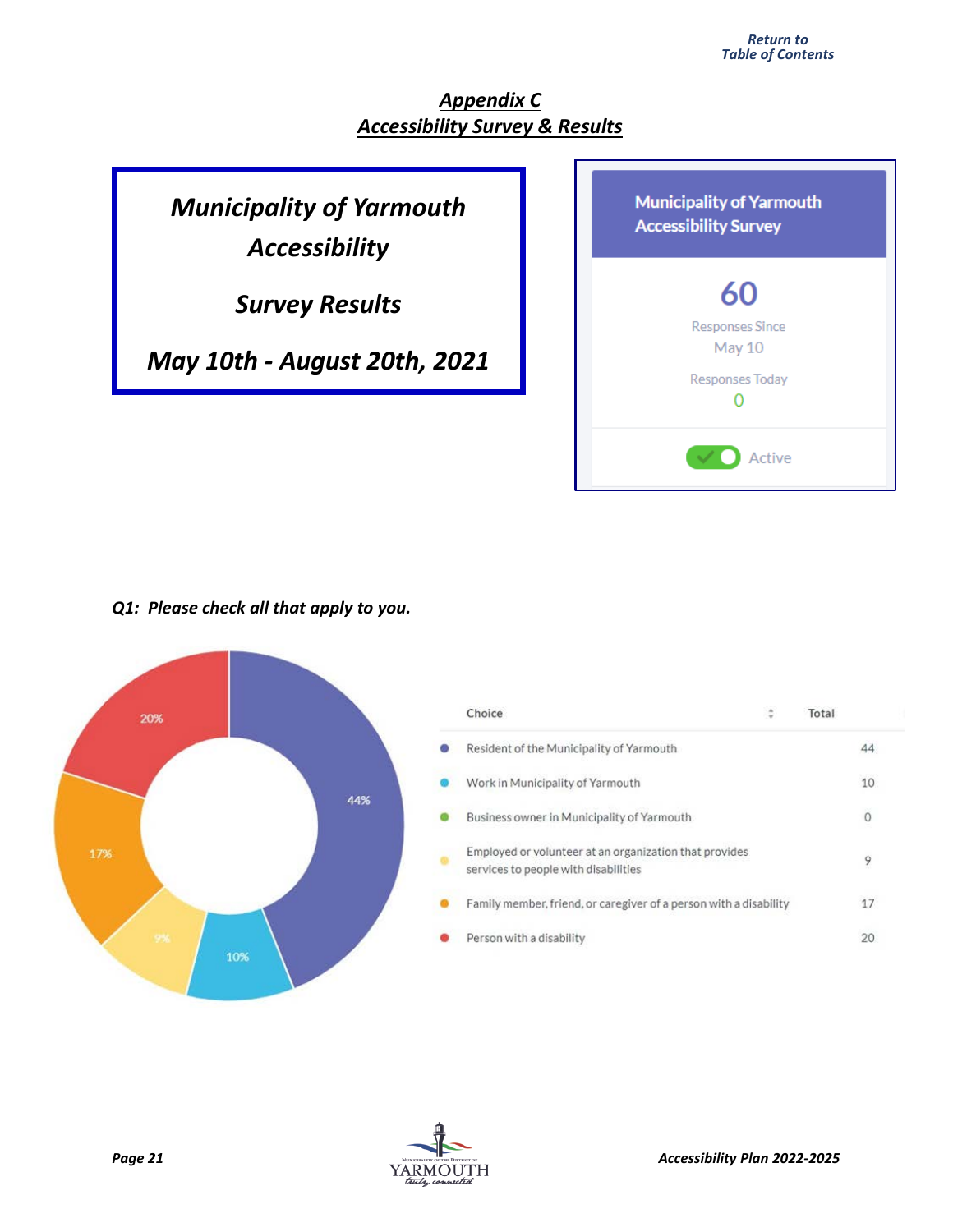#### *Q2: What community do you live in? (e.g. South Ohio, Carleton, Hebron, etc.)*

| <b>Port Maitland</b>    | 7 | Chegoggin          | 2              | Kemptville          | 1 |
|-------------------------|---|--------------------|----------------|---------------------|---|
| Arcadia                 | 5 | Overton            | 1              | Church Point        | 1 |
| Town of Yarmouth        | 8 | Summerville        | 1              | Rockville           | 1 |
| Hebron                  | 5 | Wellington         | 1              | <b>Tusket Falls</b> | 1 |
| Pubnico                 | 2 | Carleton           | $\overline{2}$ | Melbourne           | 2 |
| Sand Beach              | 1 | Raynardton         | 2              |                     |   |
| South Ohio              | 3 | Dayton             | $\overline{2}$ |                     |   |
| <b>Milton Highlands</b> | 1 | <b>Short Beach</b> | $\overline{2}$ | <b>Total 56</b>     |   |
| Pembroke                | 1 | Deerfield          | 4              |                     |   |

#### *Q3: How often do you visit or access the Municipality of Yarmouth Administration Building?*



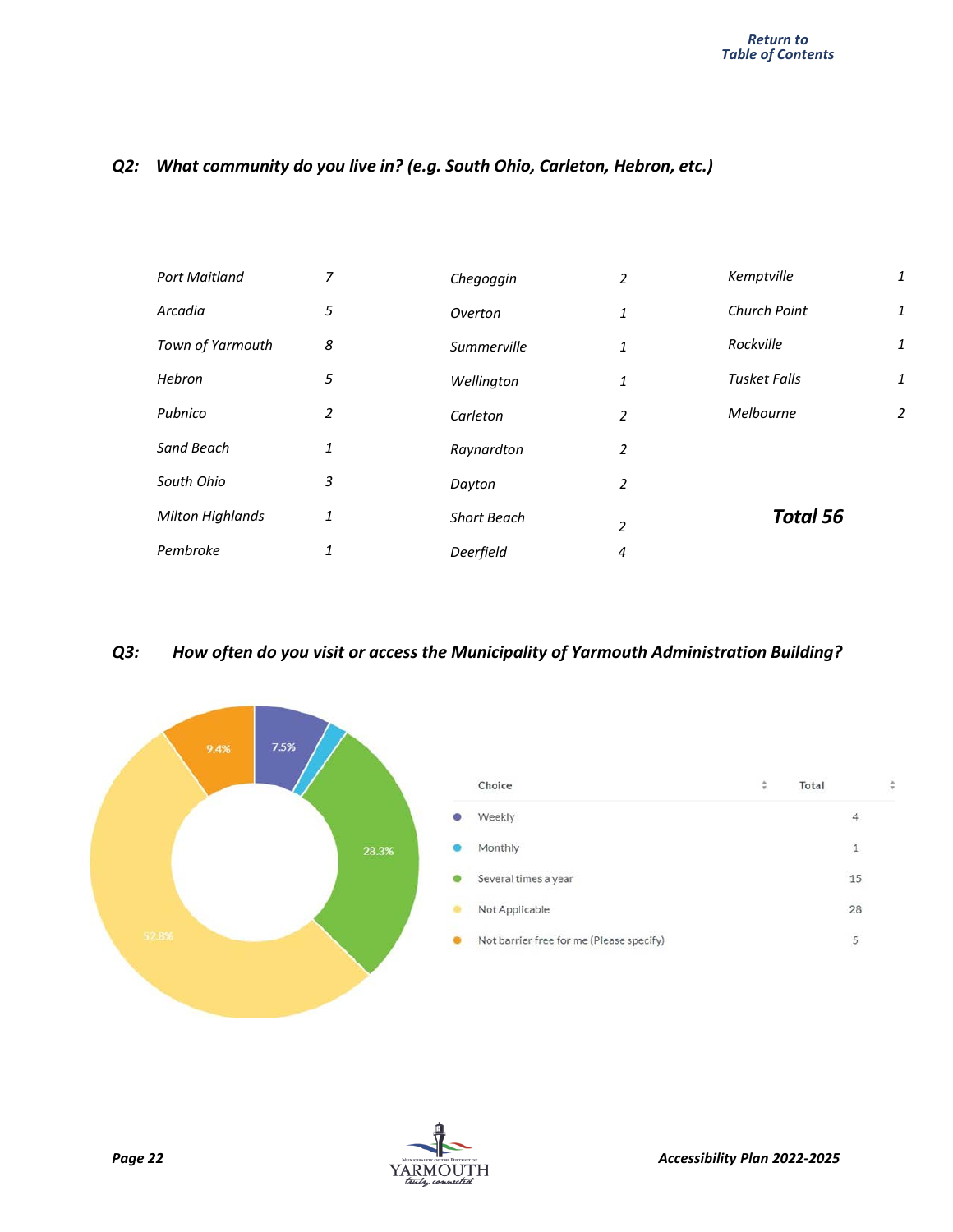#### *Q4: How often do you visit or access the Hebron Recreational Complex? (ballfields, tennis courts)*



- *I have been once but did not get out of the car.*
- *I'm not familiar with these recreational facilities*
- *Survey should have an option for a couple times a year/summer option*
- *Once in a while for a hike*

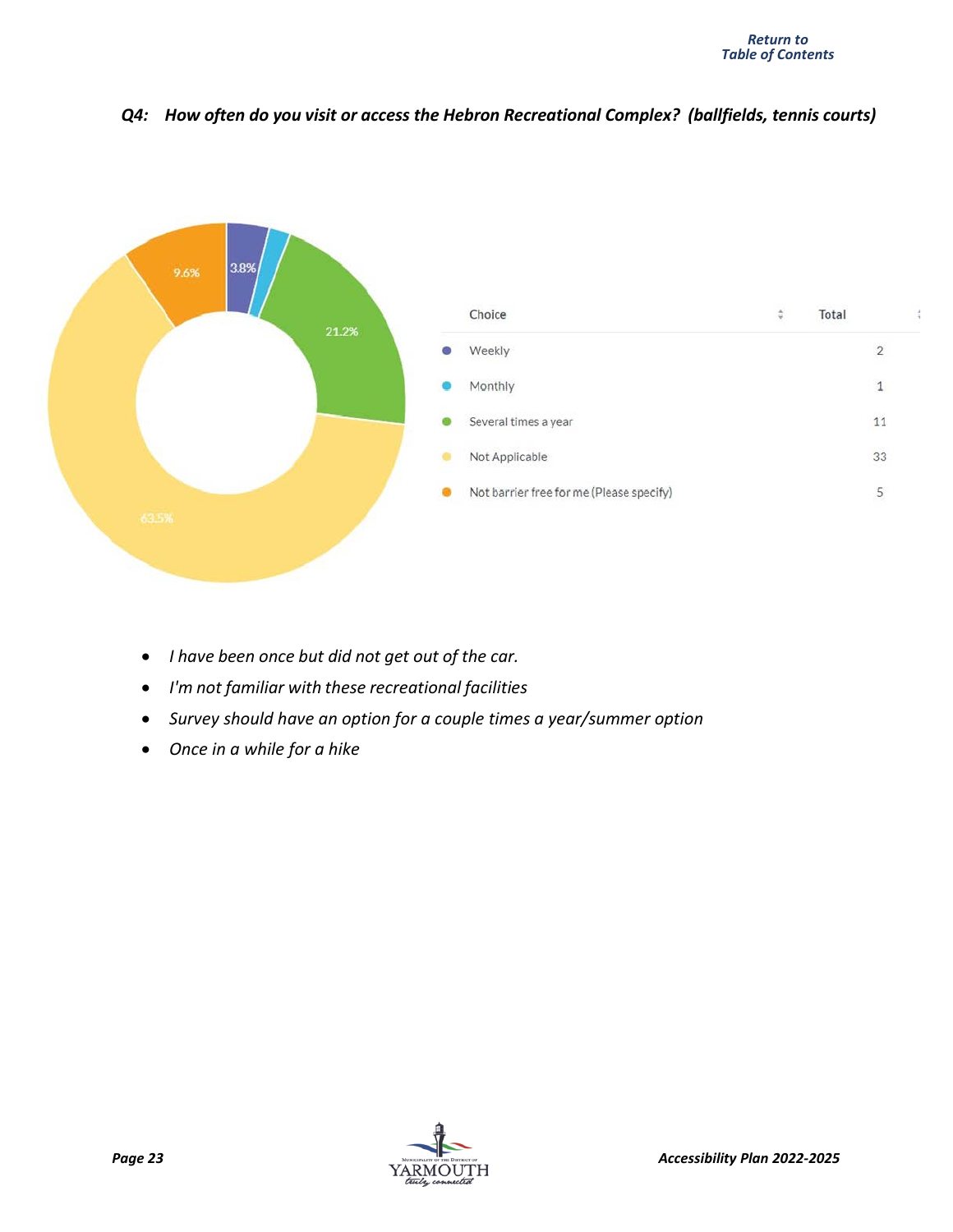#### *Q5: How often do you visit or access the Hebron Rotary Centre?*



*Q6: How often do you visit or access municipally owned trails? (Forchu River, Tkipok Trail, Leif Erikson Trail, Hebron Business Park Connector Trail, etc.)*



- *I use a transport wheelchair and carry oxygen.*
- *My wife walks the trails but I can no longer do so.*
- *Most are impossible to maneuver in a wheelchair or a walker.*

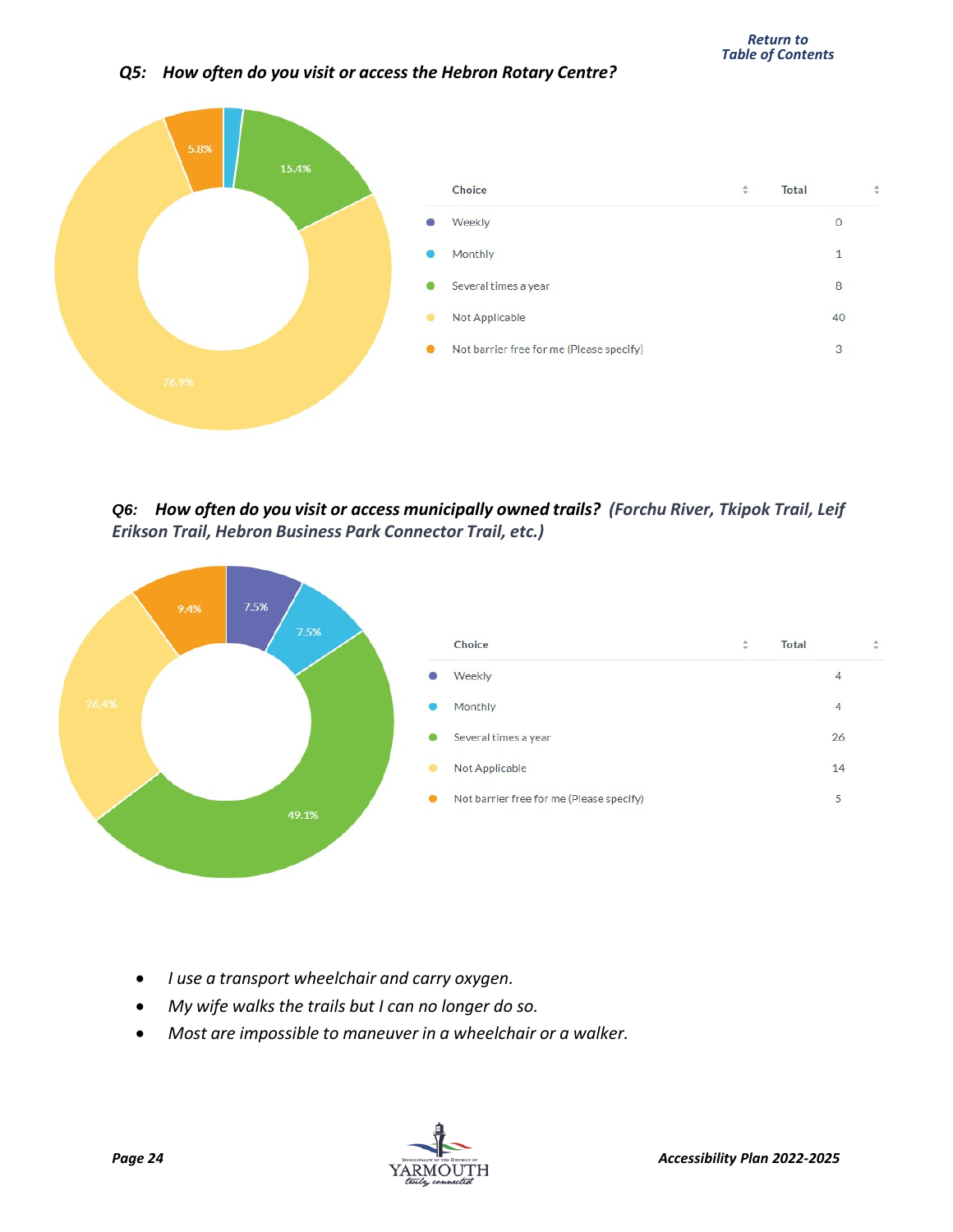#### *Q7: How often do you visit or access the Cape Forchu Lightstation?*



• *I have a hard time accessing this site. Can't use my manual chair at this site to really appreciate the beauty. I only ever get to the rail below the restaurant. I have no way to get my electric chair out there.*

#### *Q8: How often do you visit or access the Hebron soccer field?*



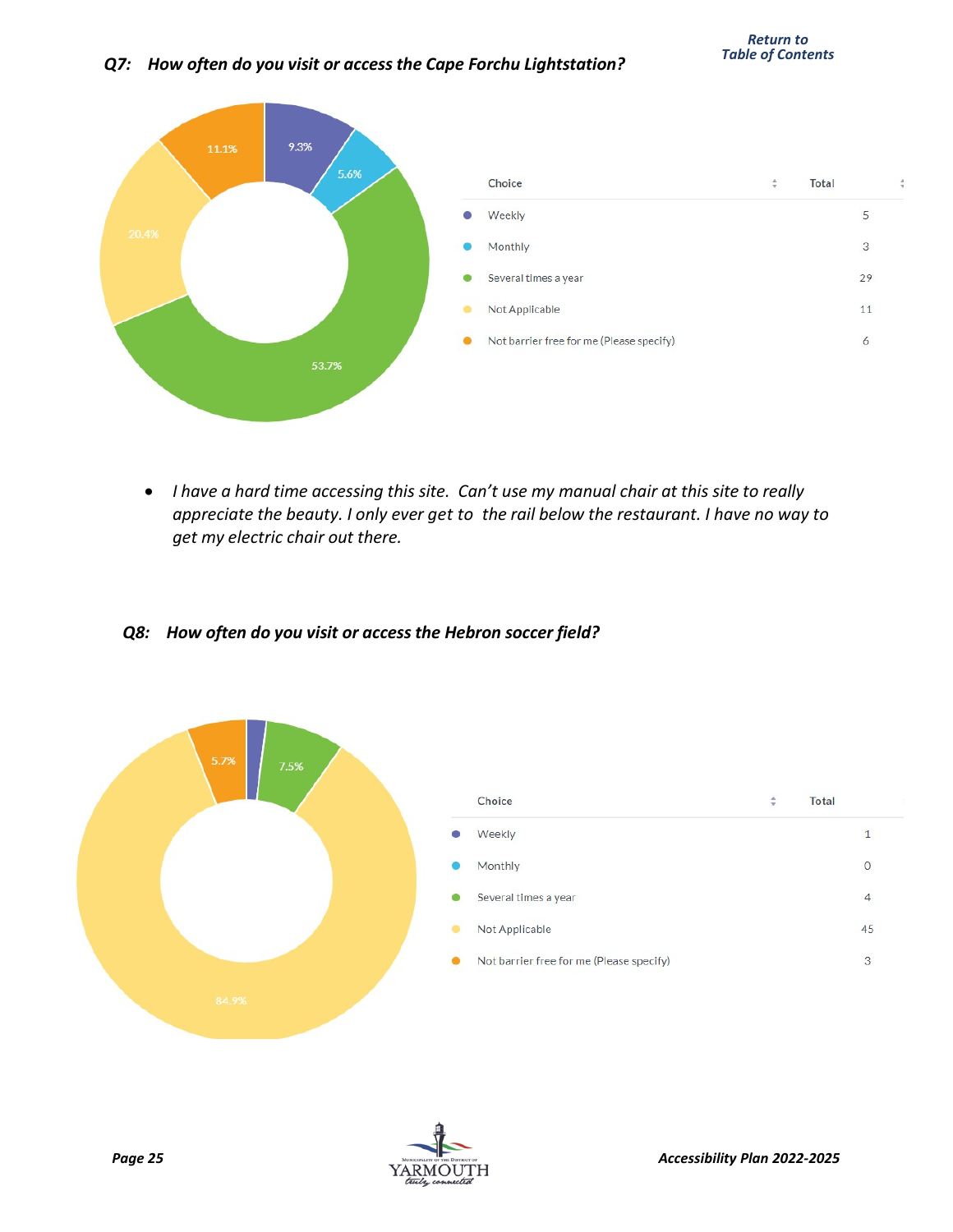

#### *Q9: How often do you access the Municipality of Yarmouth sidewalks? (Kemptville, Carleton, Port Maitland, Hebron, South Ohio, Arcadia, Milton Highlands).*

- *Just wish there were more*
- *No sidewalk in Rockville*
- *I wish I had one to use in my area.*
- *There are no sidewalks to use in Dayton, which I would use if they were there.*

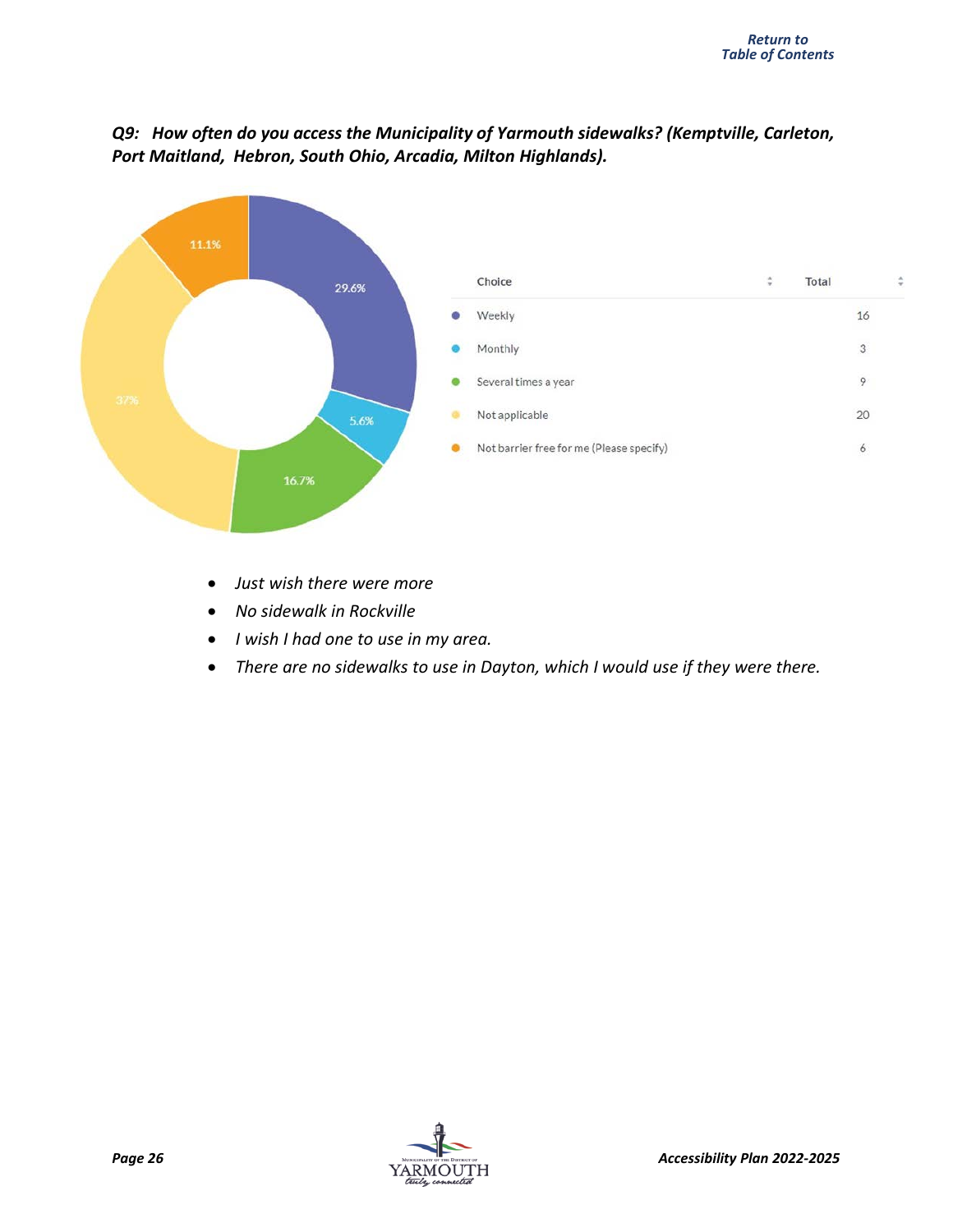#### *Q10: Have you encountered any barriers to accessing any municipally owned facility and/or building? If so, please describe.*

- *Doorways, ramps, automatic doors*
- *Having a traumatic brain injury (TBI) which is an invisible disability makes it difficult just to fill in this survey. Screens, music, lights, balance and things visually complex are difficult. Makes it hard just to follow instructions. Not realizing that a soft radio for background noise can make it impossible to concentrate and overwhelming with a TBI.*
- *Lake Milo building has stairs which I cannot always use, and access to water and kayaks* can also be a barrier if I do not have someone to put my artificial leg in a dry place and produce it when I am done. I can no longer hop to get to these areas. I'm sure I am not *the only person with this barrier.*
- *No sidewalks in Milton Highlands past Lakeside Rd. We need the sidewalk extended to at least Green Rock*
- *Not physically, but I would encourage you to consider that barriers can be digital I that people do not have access to internet because of money or poor connection*
- *The park and trails are not wheelchair accessible. Ellenwood Park needs accessibility to waterfront. Mats and ramp. Hard for familiesto get from parked area to picnic area. Cannot join activities with family there. Needs a pedway or mats.*
- *Working in a home for adults with special needs anywhere I go I am always aware of accessibility issues. There are some buildings that if our residents had to maneuver on their own it would be impossible. I remember going to Yarmouth with my mother to see her dentist Hubert Leblanc and parked in an accessibility spot. Had she been a wheelchair user she wouldn't have been able to get out of the car because the side was approximately 4 inches high. Even with her being able to walk she is 88 years old and sometimes has problems lifting her feet. The sidewalk was in front of the municipal building next to Frost Park.*
- *Arcadia trail is not wheelchair friendly.*
- *I never tried to enter these facilities with a wheelchair.*
- *I rarely go alone as I find the doors are too heavy, and the walking areas are not always level enough to be able to use my walker.*

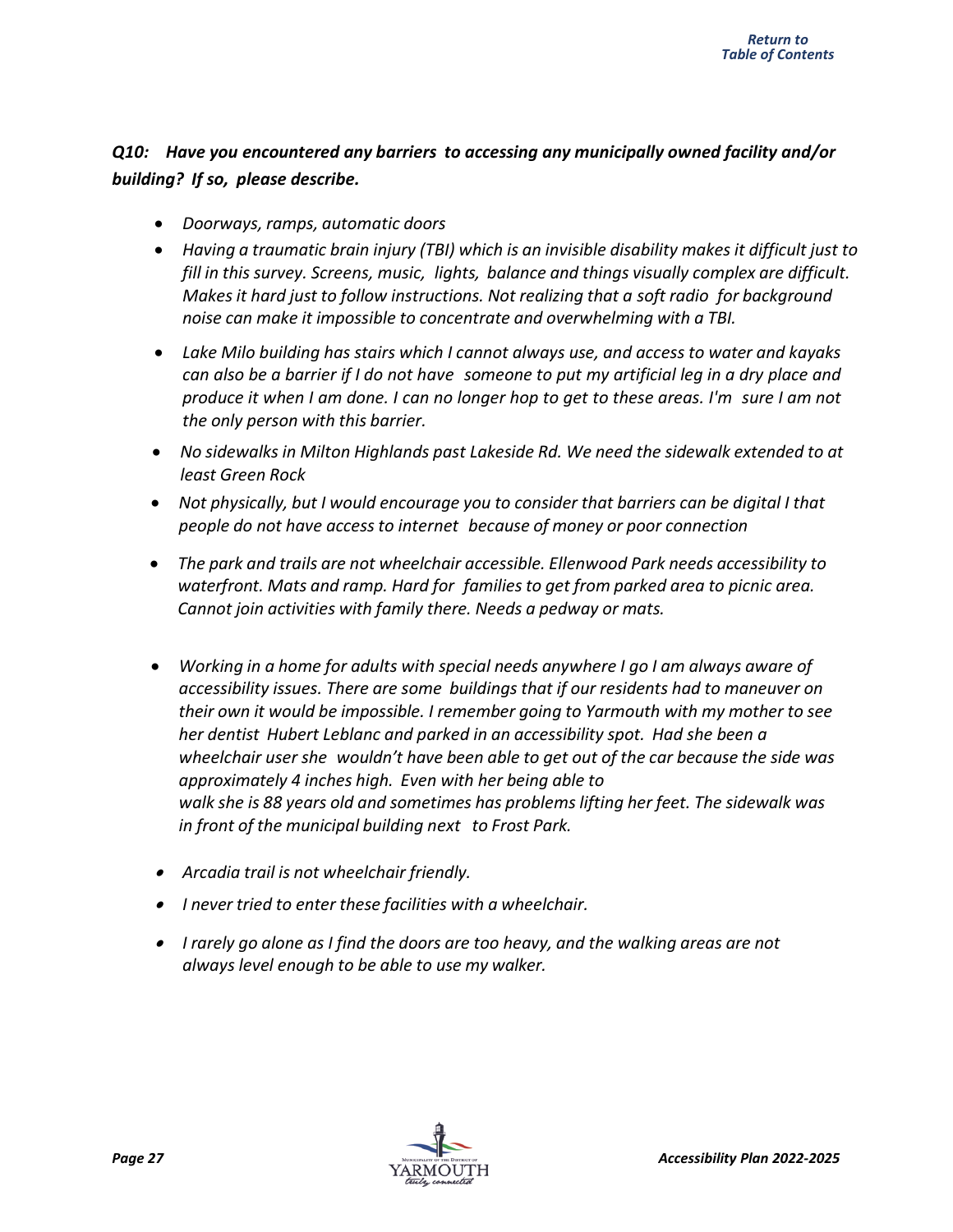#### *Q11: Have you encountered any barriers in accessing trails, walkways, a/o sidewalks owned by the Municipality? If so, describe the situation below.*

- *Port Maitland sidewalk needs to be extended towards Darlings Lake.*
- *The trail behind Maple Grove gets pretty muddy and nasty.*
- *Walking is a bit more difficult in the areas without sidewalks especially in the summer when the recreational ball/soccer parks are busy. Leighton St, Cemetery St and Happy Hollow can be extremely busy during this time and not everyone follows the 50 km rule. I* have to say it's been pretty scary at times as there is very little room for the walker when *traffic is coming both ways.*
- *Yes, loud music playing in Main Street in Yarmouth can be overwhelming.*
- *Yes. No sidewalk from Lakeside Road to Peterson Road. We need a side walk extension so we*
- *can get to the hospital without walking on the road in speeding traffic.*
- *Pavement is not alwayslevel, curbing does not always meet the roadway, impediments on sidewalks present a problem.*
- *Cracks, lips, uneven*
- *Arcadia trail needs a little more grooming and boardwalks are deteriorating in some areas*
- Dogs running loose and aggressive in the trails by the rec centre. I'm not able to go fast and *they are aggressive.*
- *On the Main Shore Road there is not a safe walking space. The shoulder of the road is always grown in and very narrow! The road is heavily used by cars and trucks, and the vehicles are always going too fast to safely pass pedestrians and oncoming traffic. The road shoulder on the Main Shore Road in Chegoggin needs to be made safe for pedestrians from the Overton Road heading toward the hospital as talked about for years.*
- *Some trails are not well groomed and would be hard to access or partake in if someone had mobility issues.*
- *Wheelchair accessibility is a huge issue at Ellenwood. Yes, there is parking but cannot access activities during the year. There is only grass which makes it hard. There should be lower parking open instead of locking upper gate.*
- I haven't but it would be nice if barriers would be put up on the old railroad tracks that *lead from town, so loud motorcycles don't wake people up in the middle of the night. This is the trail that follows Lake Milo along the Milo Stretch. The noise is so loud you can hear it across the lake!*

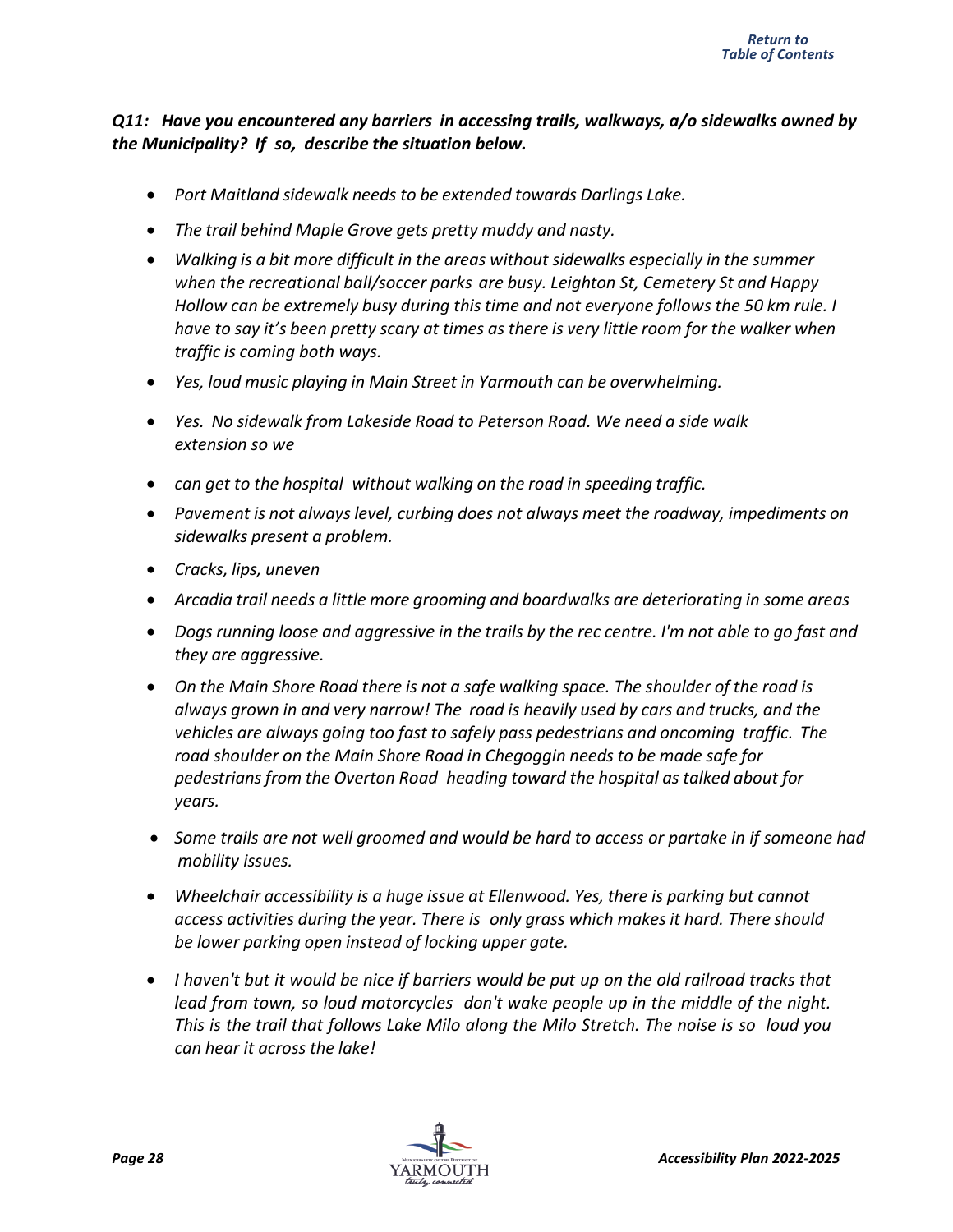



- *Municipal meetings recorded*
- *No one has listened in the past. This is the first of this which is great.,*
- *Meetings are interested in Municipal Affairs*
- *Board Member – Housing Authority*
- *Seniors (Dance), Senior Exercise (Mariner's Centre and Hebron Centre, Swimming (Grand Hotel)*
- *Recreation Activities*
- *I'll watch council meetings sometimes*
- *Beach cleanups*
- *I have audited the council meetings. Your closed captioning only works about 50% of the time.*

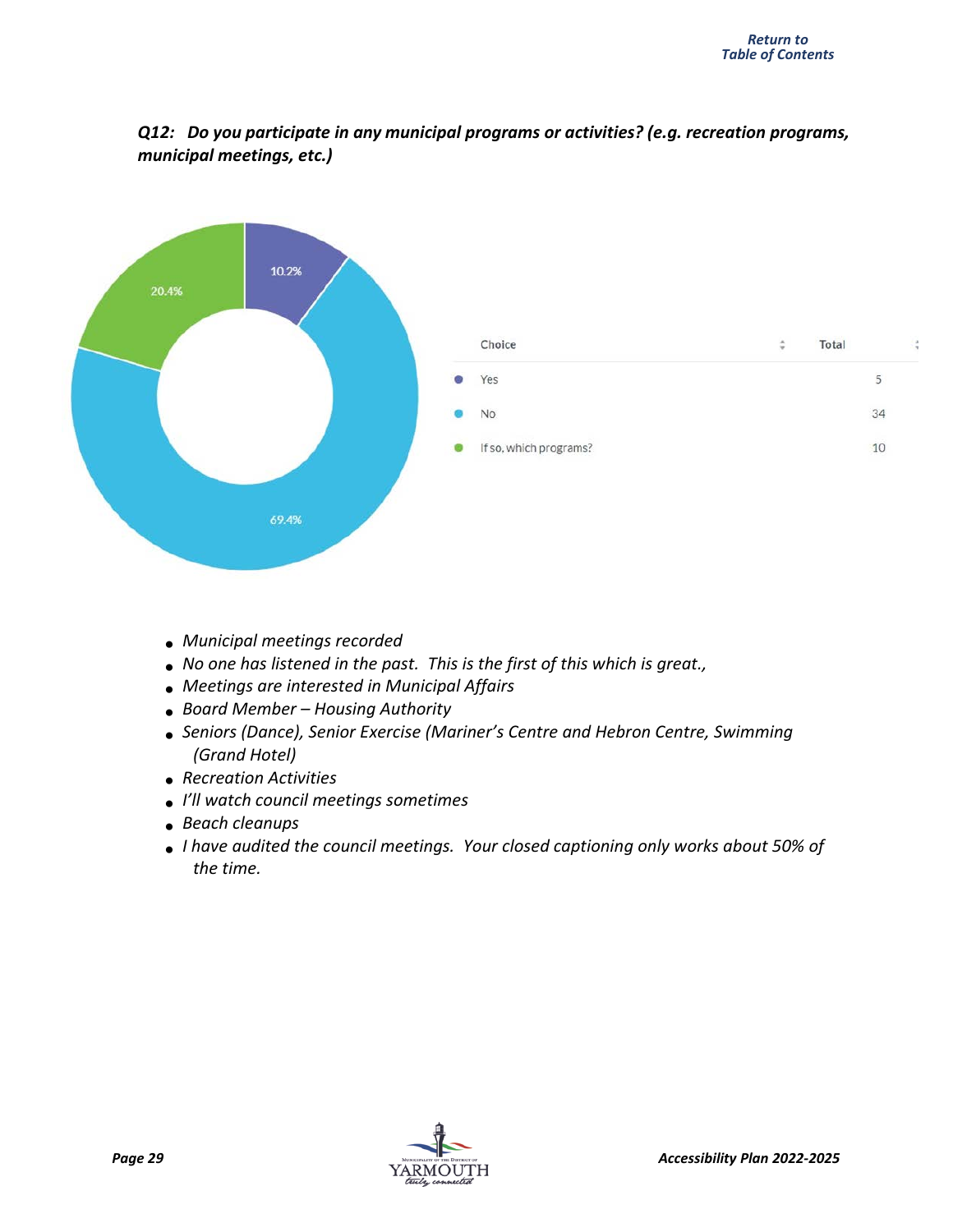#### *Q13: Have you encountered any barriers in participating in a municipal program or activity? If so, please describe the situation below.*

- *Do not in person. Only by phone.*
- *I usually do not participate due to health issues regarding scents*
- *When swimming at the Grand Hotel I needed to use the stairs to and from swimming pool to shower and to change but made best effort to attend as Yarmouth Recreation arranged free Senior's swim.*
- *Some issues with the Mariners center yes*
- *This is a terrible survey. You will not get any meaningful responses through this process.*
- *Cannot bring membersto family events because it's hard to push on grassin a wheelchair. Trails should have more wooden walkways.*

#### *Q14: If you have specific barriers accessing municipal services, buildings or infrastructure, please tell us about the specific barrier.*

- *As I already mentioned, the only barrier I have encountered so far is at Lake Milo.*
- *Problem is a lack of sidewalks in Milton Highlands area.*
- *The Hebron Centre is not well planned. You have to park up top and walk into the building. Curbs for walkers, heavy doors. Automatic doors not always working. Not a well-planned way to access the building or offices if using a walker and if you have problems walking any distance.*

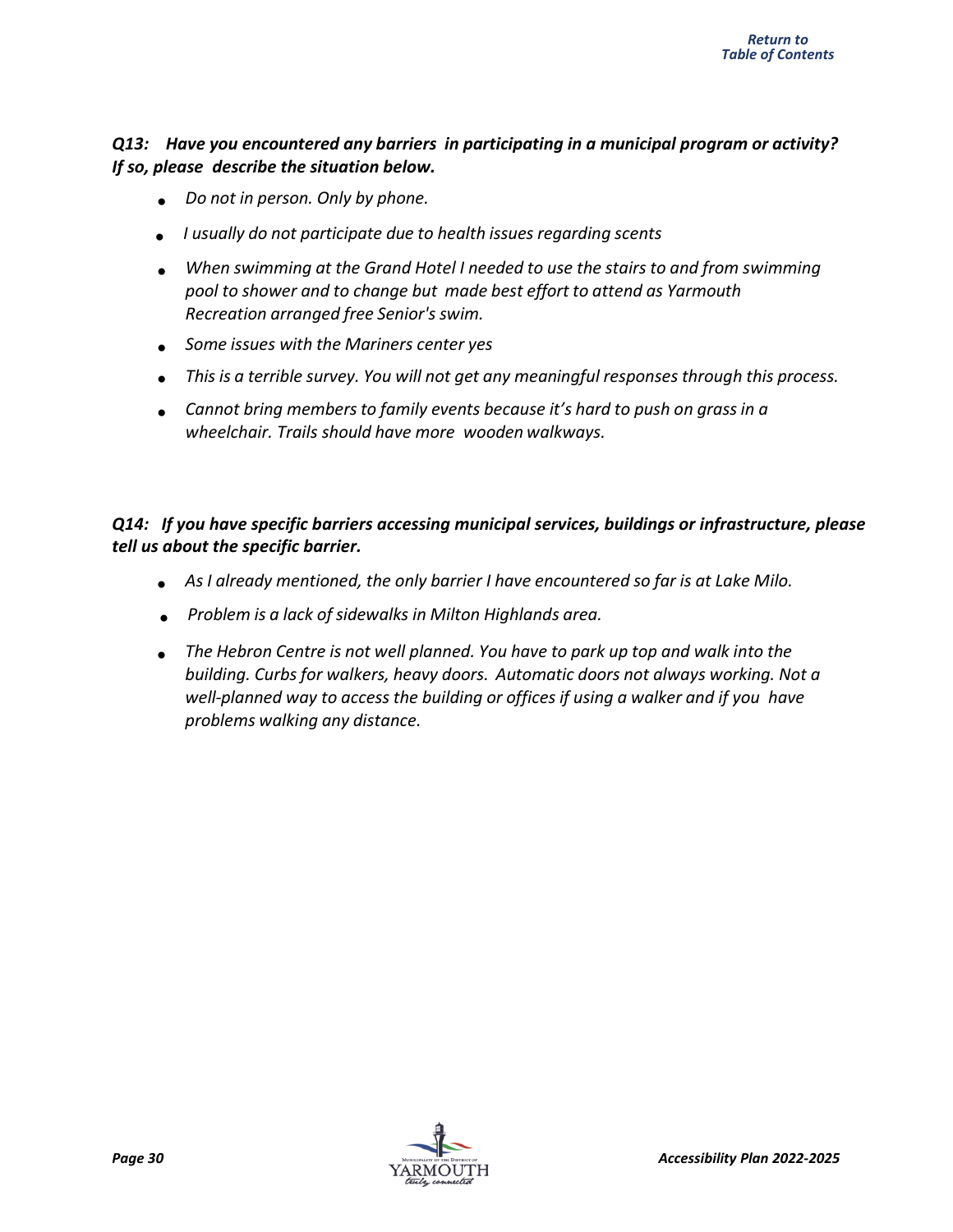#### *Q15: In your opinion, what are the best ways to create a barrier free municipality?*

- *Think that everyone uses a wheelchair or wheeled device to get around. Think that you* are unable to walk far and plan out areas in a sensible way with areas to be able to sit *out of the way.*
- *All buildings should be inspected with people who are challenged with disabilities so they can access the site first hand.*
- *Sidewalks seem fine and most are new. The trails need boardwalk upkeep.*
- *More sidewalksthroughout the Municipality.*
- *Listen to the people who are having barrier issues and remove said barriers.*
- *Install more wheel chair ramps, more accessible parking.*
- *Consult with persons living in the municipality who have mobility issues and find out what their concerns are. Require that new buildings, such as seniors housing and public buildings consider people with handicaps and mobility issues when they are being built.*
- *By engaging and seeking input from those with disabilities.*
- *Careful design of trails and entrances.*
- *Reduce municipality spending and unfair taxes. Real estate taxesin Yarmouth Municipality are extremely excessive. Stop spending. Do not spend money on Yarmouth Town's Mariners Centre.*
- *More sidewalks.*
- *Have enough staff. Don't assume everybody has a computer.*
- *Ensure that municipally owned facilities are accessible to all. Ramp options. Accessible washrooms. Upkeep on trailsto ensure there are no barriers.*
- There's really no barrier for me but I'd like to see it barrier free for everyone so that all are *able to participate*
- *Have an Accessibility Advisory Committee and take into consideration all barriers to any one person regardless of age, gender, faith or ethnic group.*
- *We need sidewalks so we don't have to walk in the road!*
- *Hearing from everyone who can provide a perspective and then taking action to address. All visible and invisible disabilities can be difficult to address for only one or two people but by hearing from all the community we can better address them.*
- *Continue to invite input from residents about obstacles - make it easy to report accessibility challenges and make sure the public knows how to report. Also, develop a protocol for addressing accessibility issues. For example, if I have a problem and report, be able to tell me how or if or when it will be addressed.*

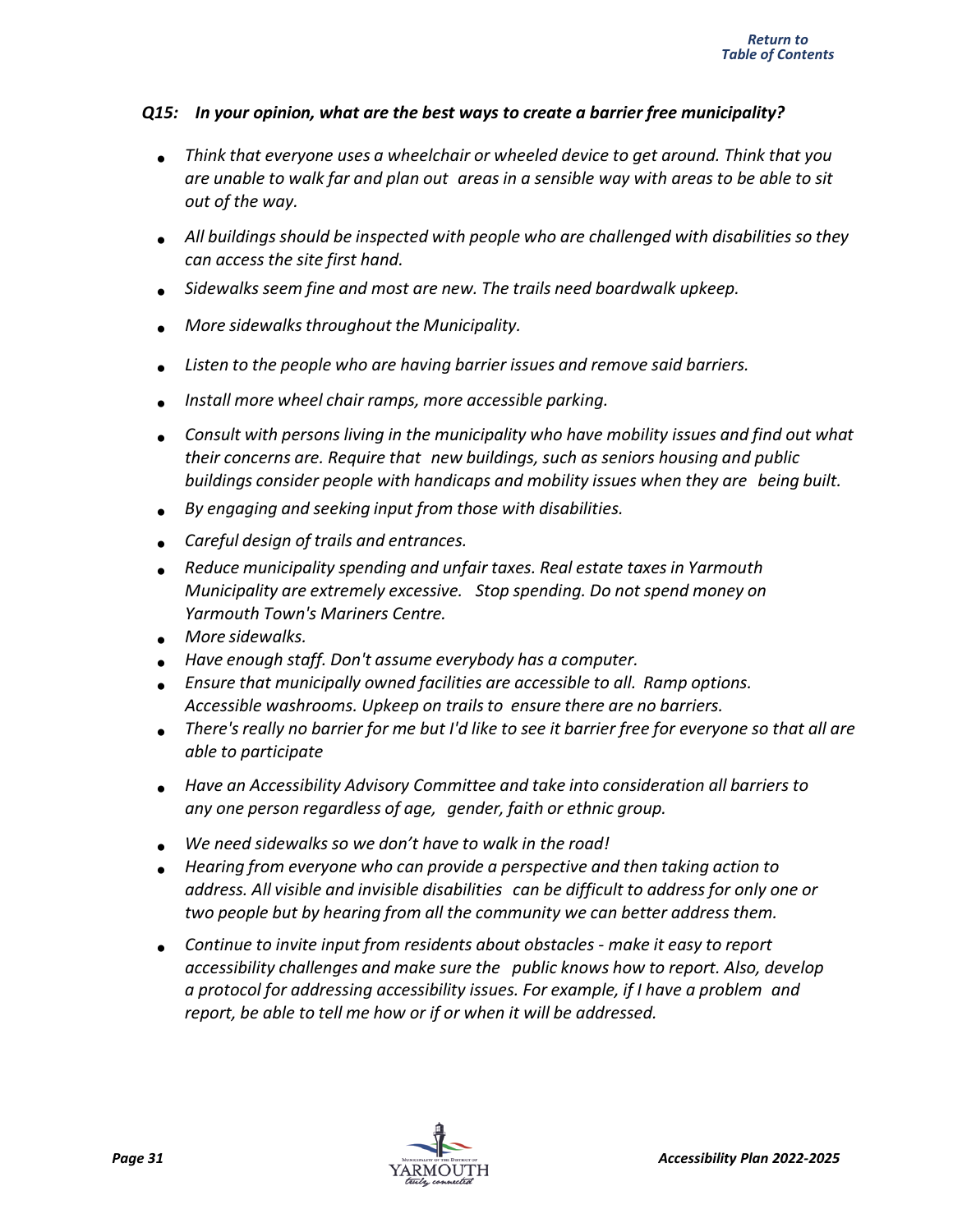- *Look at it from the lens of someone who experiences a disability. Watching for cracks in pavement or sidewalksthat people can trip on, accessto buildings and placement of handicap buttons. Audio and visualsignage. An openness to change.*
- *As I work with the Town ACC, I try to make sure we include broad spectrum identification of barriers from those with autism to those in wheelchairs.*
- *Have an accessibility advisory committee comprised of people with disabilities. Make better surveys.*
- *Need matslike Port Maitland Beach for Ellenwood.*
- *Creating this survey is a wonderful start. Just by listening to suggestions by others and taking action on them would be great.* I personally don't have any issues. The only thing I can really think of is the doors to the two *laundromats here. Sadly, both are in the town limits so not sure what you can do about that. Neither door opens automatically and one of them opens to the outside so if you're going in with an armful of laundry, you literally have to set it down to open the door.*
- *New designs become a requirement.*
- *Remember that there are more disabilitiesthan just mobility. There are many types of physical and emotional disabilities that may impede access. One example is the glass barriers at public points of contact. These are hard to navigate for anyone with hearing difficulties. Even more so now with the use of masks. Another area to watch is sidewalk construction, which the Municipality has been good with for the most part. Never drop the side walk to meet a lower driveway. Always raise the driveway to meet the sidewalk. The only place a sidewalk should drop is at street crossings. And if at a corner where two sidewalks meet with two crosswalks, the curb should be flat between the two, not have a "dividing bump-up" between*

*the two. Have seen this in town and even able-bodied people trip over them. Thank you.*

• *Awareness*

## *Q16: In your opinion, what is working well in making the municipality barrier free? This doesn't have to be a municipal building, infrastructure or service.*

- *Lousy provincial health care spending and outcomes cause residentsto have little need for barrier improvement.*
- *Never ramps at doorways.*
- *Permitted use of scooters.*
- *Slow very slow*
- *I think identifying it as an issue that needsto be addressed is good.*

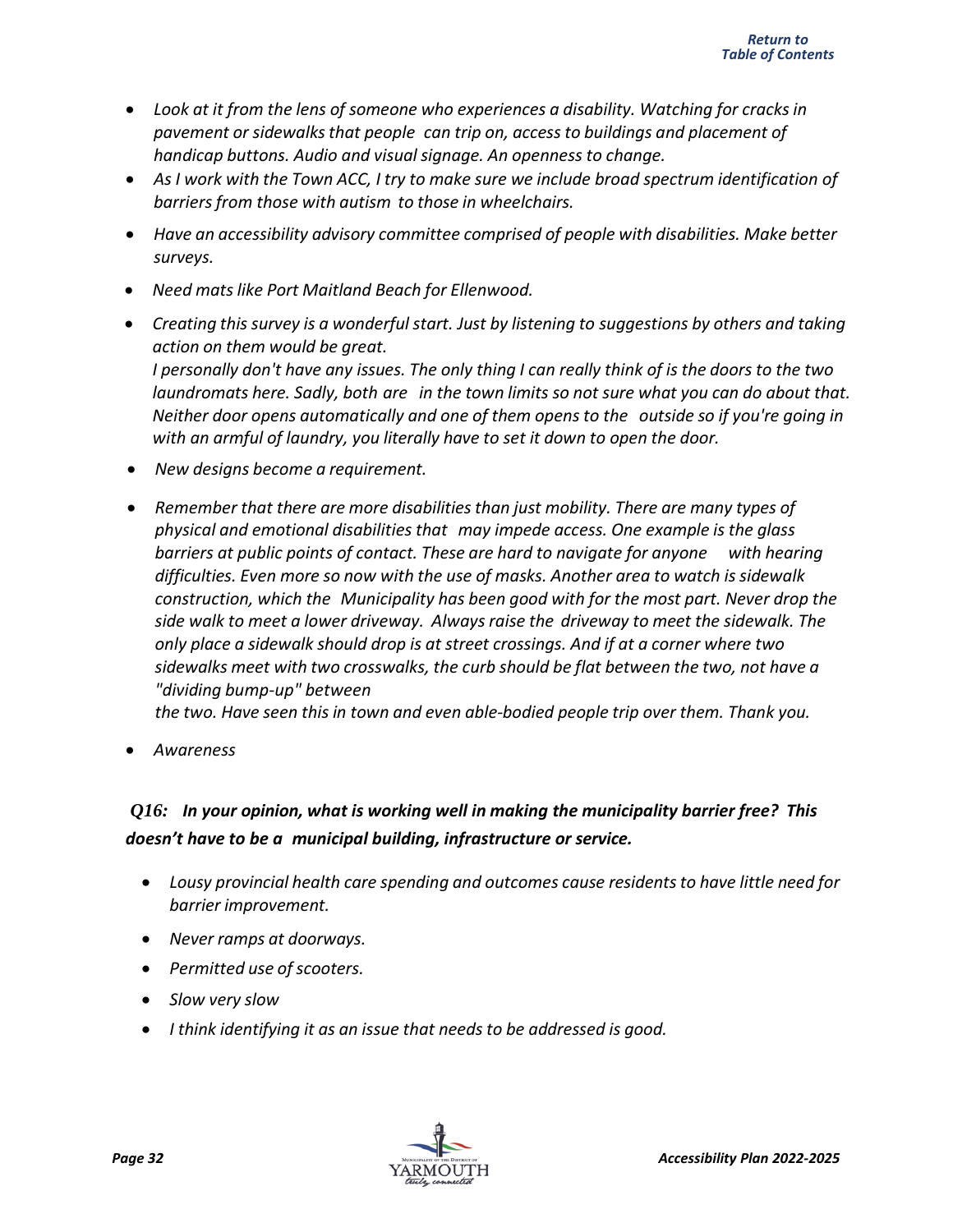- *Using Mariners' Center for Senior Exercise is great. Being part of opening Mariners at Main is also an excellent move; as being in a pool to swim, pool run and do aquatic exercise is much easier on an elderly body or a body with a physical disability because the buoyancy of the water that produces less impact as regular exercise, Also, there is Yoga and exercising at different levels. And if a Special Needs change room is used just for that; Family rooms would be necessary as young ones don't realize that people with disabilities are not always physically balanced and the children could actually cause serious accidents.*
- *Trails are good and used extensively. Just need some safe sidewalks to get to them. Could also use a bus route to hospital.*
- *This survey is a good start.*
- *The boardwalk on the rec centre trail is great. Sidewalks are a helpful addition.*
- *The very fact that we are taking a look at barriers that may be out there.*
- *The automatic doors are wonderful. Even if you need to push a button to open them, that is easy. Would be nice though if all the doors that have the buttons would work. Seems to be a problem with that at Dayton Red and White.*
- *Just the fact that there is a committee is great. For the most part, in recent years, the Municipality has kept accessibility in mind when new construction is happening. But a closer look at older infrastructure is now needed.*
- *Town transit service, automatic doors, "cleared" sidewalks.*
- *The effort of your senior safety coordinator is appreciated by many seniors.*
- *Haven't given it much thought.*

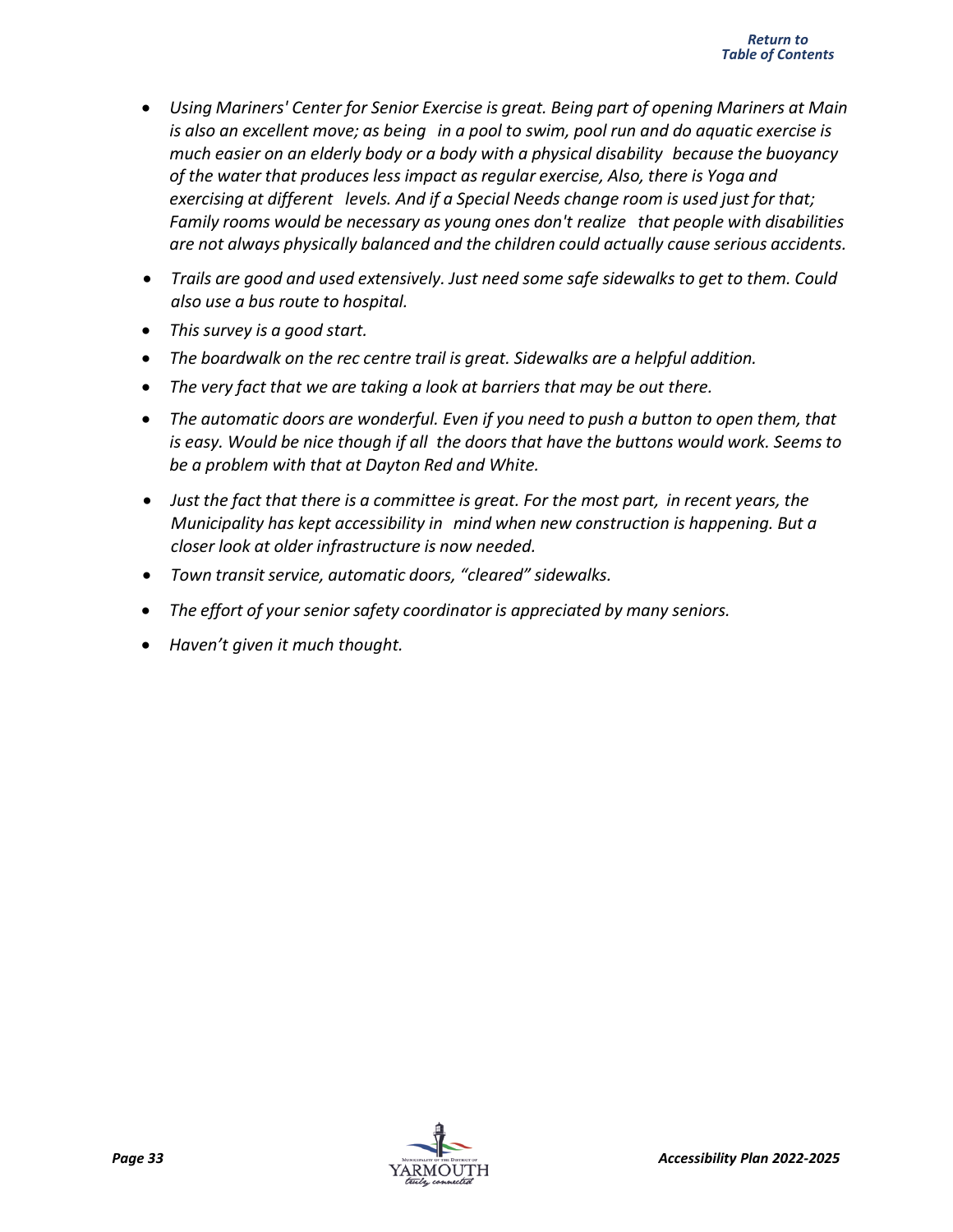

*Q17: Please tell us a little about yourself. Do you use a manual or electric wheelchair?*

*Q18: Do you use a walking aid? (a walker, crutches, a cane, or a stroller)*



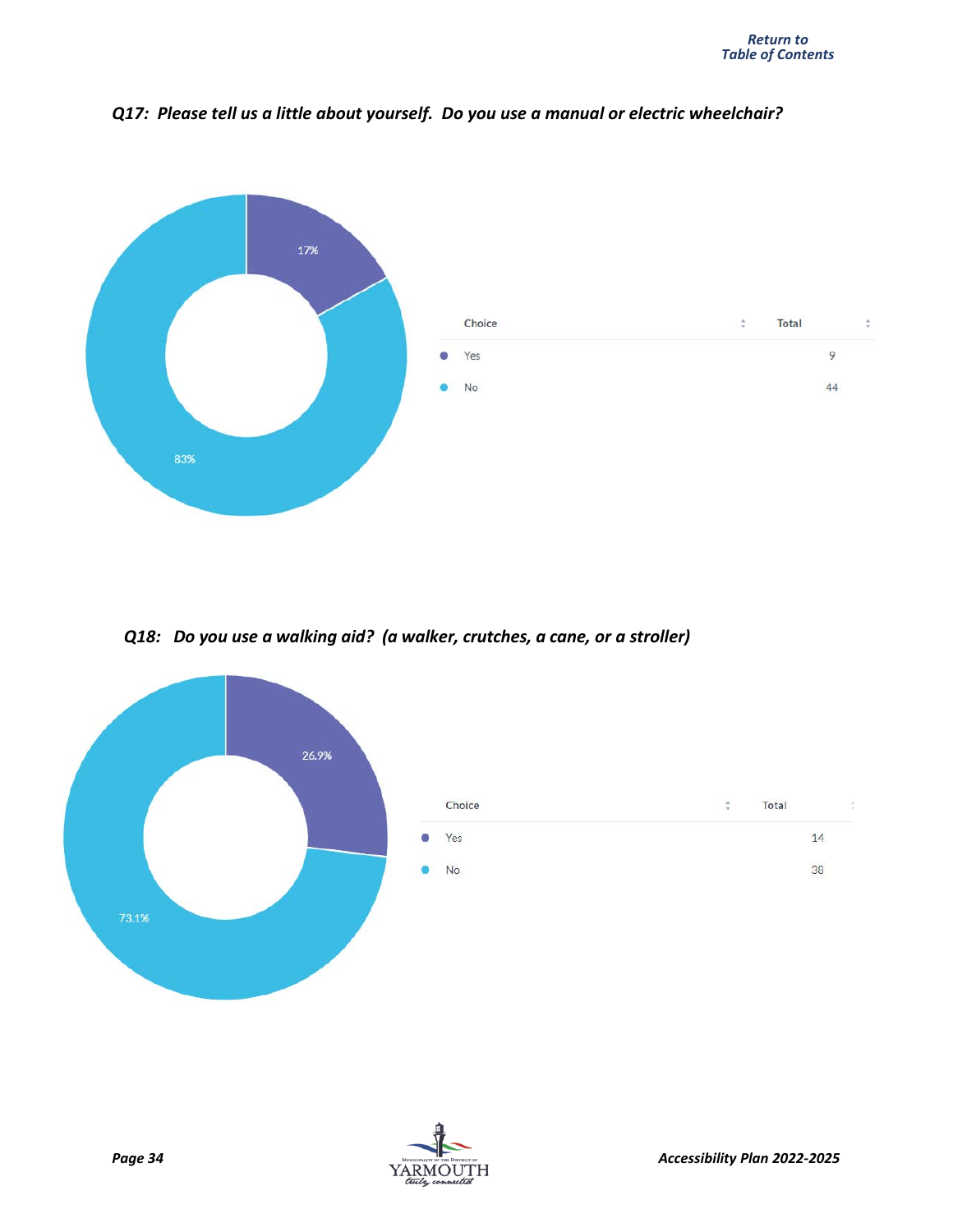#### *Q19: Do you have impaired vision?*



*Q20: Do you have impaired hearing?*



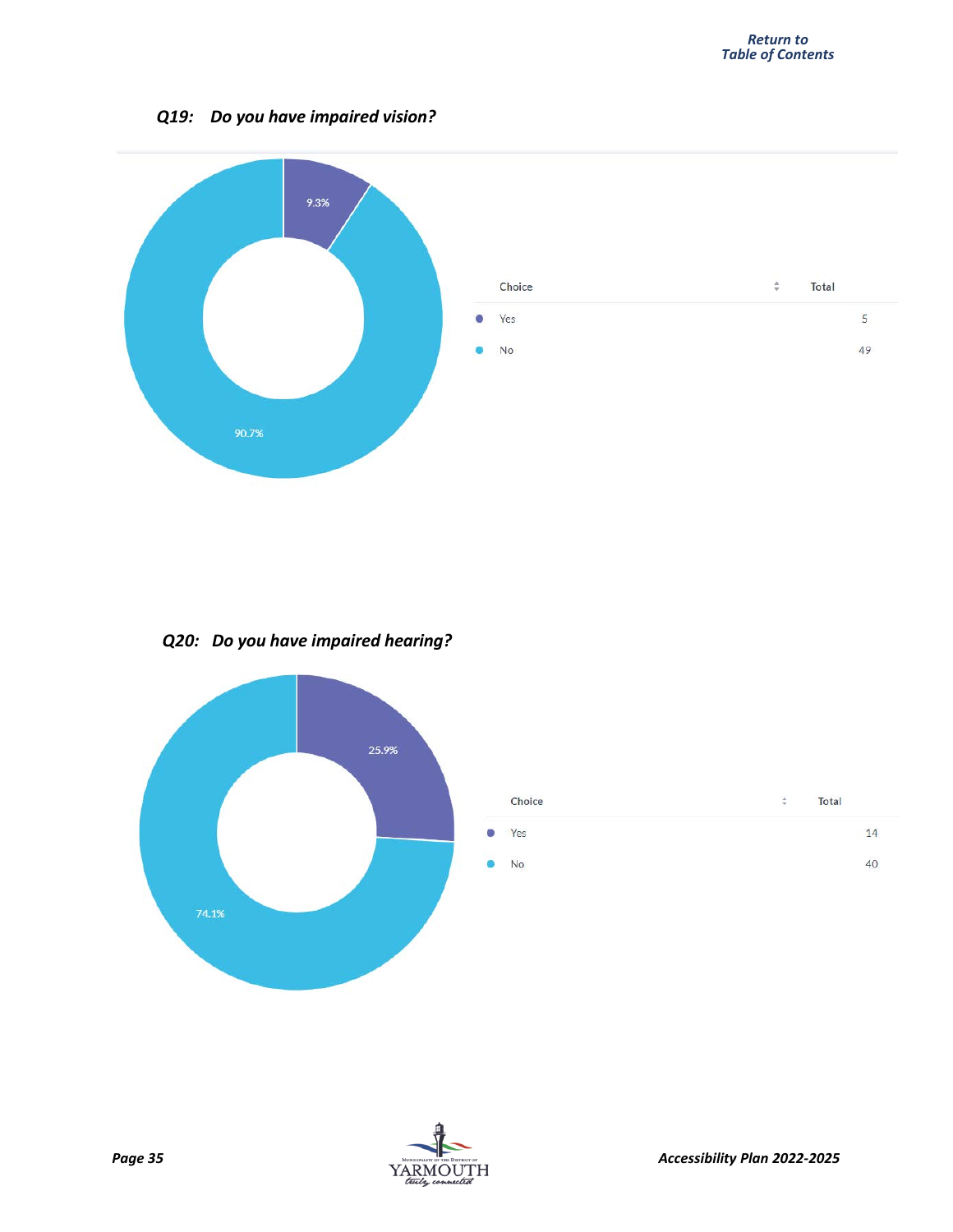#### *Q21: Is there anything else you feel comfortable sharing with us with respect to accessing municipal facilities?*

- *I was a care giver to my husband who was in a wheelchair and that is when I discovered that some buildings in Yarmouth were difficult to access without outside help.*
- *Taxes are too high.*
- *More sidewalks would be nice or widening of the areas where there aren't any*
- *Sometimes when using a wheelchair or walking aids in winter; it is almost impossible to get over a frozen uneven area. This might also be dangerous for a person who has a sight impairment.*
- *In order to accessthem we need them!*
- *Appreciate the opportunity for input.*
- *As previously mentioned, accessto safe walking space, while so close to Yarmouth Medical Center and Town of Yarmouth access.*
- *I have had no issues other than COVID issues*
- *Family members are marginalized and made to feel unwelcome because of lack of accessibility at Ellenwood*
- *As I stated earlier, blocking motorcycles and 4 runners from the trails would be great. Too much noise at all hours and they go way too fast and can hurt those walking on the trails.*
- *Don't go overboard*
- *Not every facility needs to be perfect but there must be equal alternatives if one facility is not able to be made accessible over another.*
- *Extending sidewalks and trails is a positive thing. Glad there are projects this year.*
- *I use the Port Maitland sidewalk 365 days a year, it not being cleared of snow and ice is a barrier for me being able to get out and keep my mental health. I am hopeful snow removal and ice control will remain a priority.*
- *In a perfect world, it would be nice to see wider shoulders along Hwy 340. Many people walk the 340 and most drivers are speeding above the 90 km max.*
- *Sidewalk expansion joints should not have a dip in it. Being in an electric wheelchair it hurts my back. I saw new sidewalk expansion joints. They look like it was cut with a cement saw. These do not make my wheelchair bounce.*
- *I have visual difficulties with depth perception. I also have mobility issues and find uneven sloping walkwaysto be extremely difficult to use.*

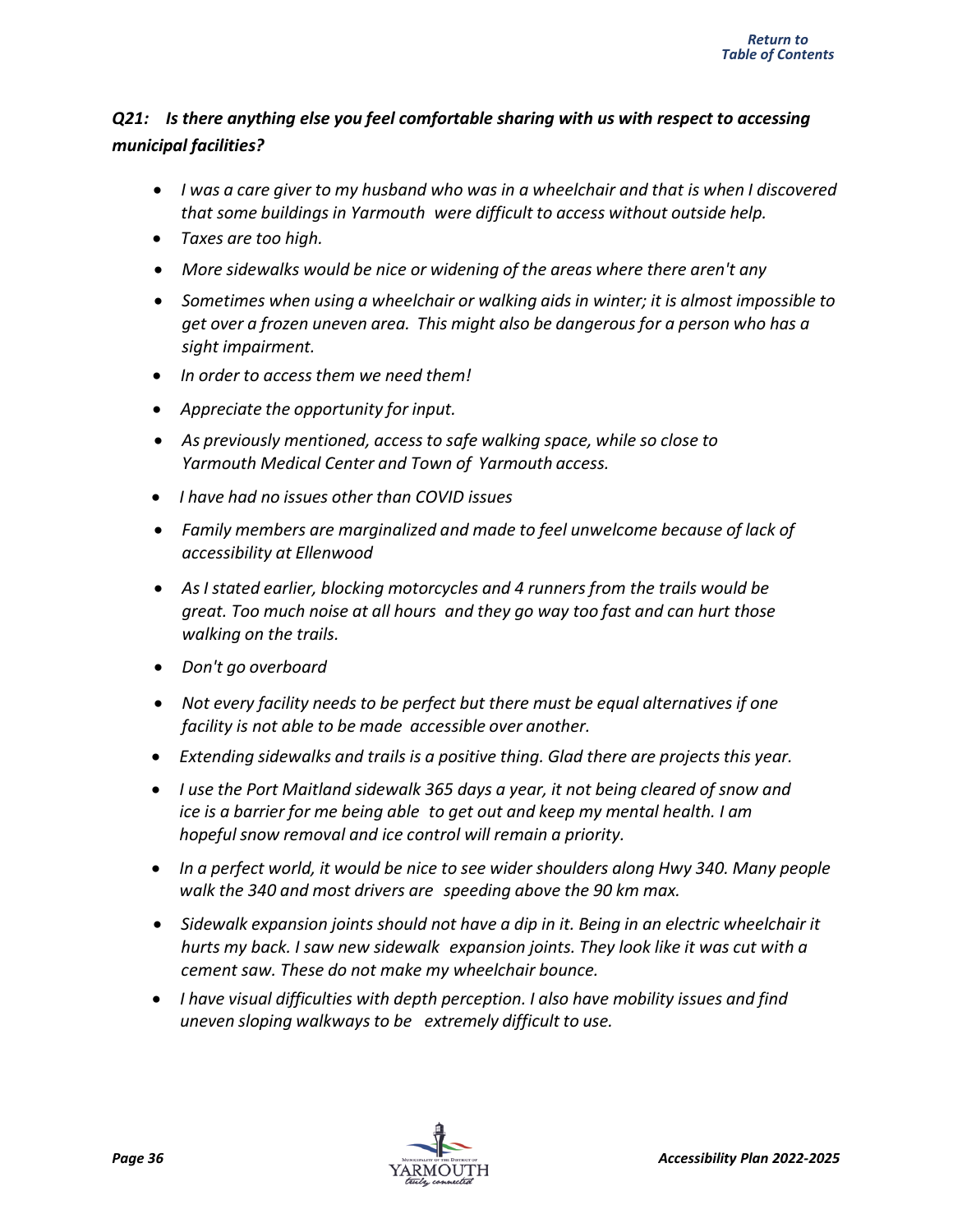

#### *Q23: What gender do you identify as?*



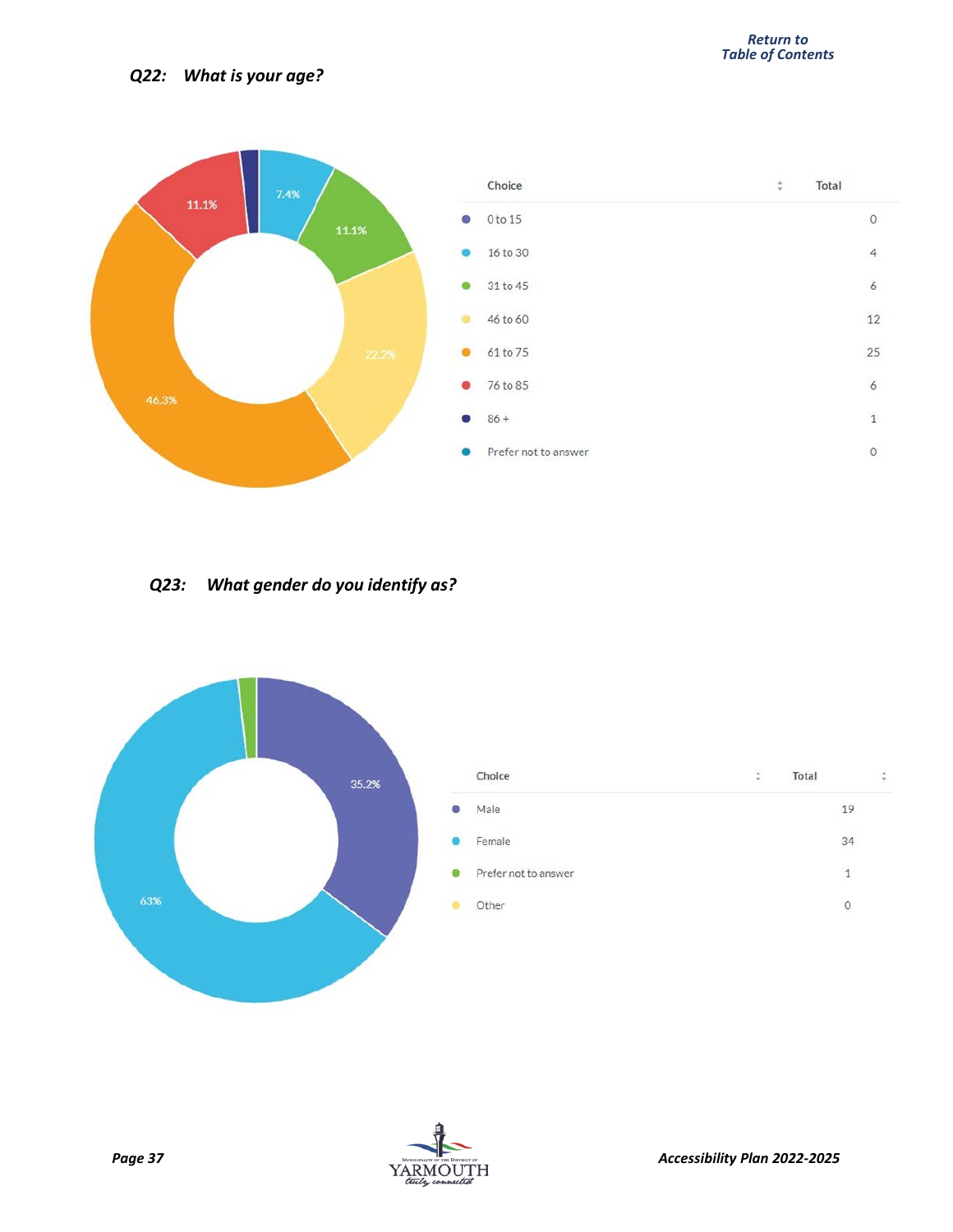

#### *Q24: If you prefer, please tell us about your ethnicity in the space provided.*

- *French Acadian*
- *Caucasian*
- *Acadian*
- *English, Scottish, French*
- *White (Canadian)*
- *English, British*
- *White, Metis, Scottish*
- *White*
- *Canadian of English/Irish descent*
- *English*
- *French Canadian*
- *White Anglo Saxon – English man from Great Britain originally*
- *European descent*
- *British*

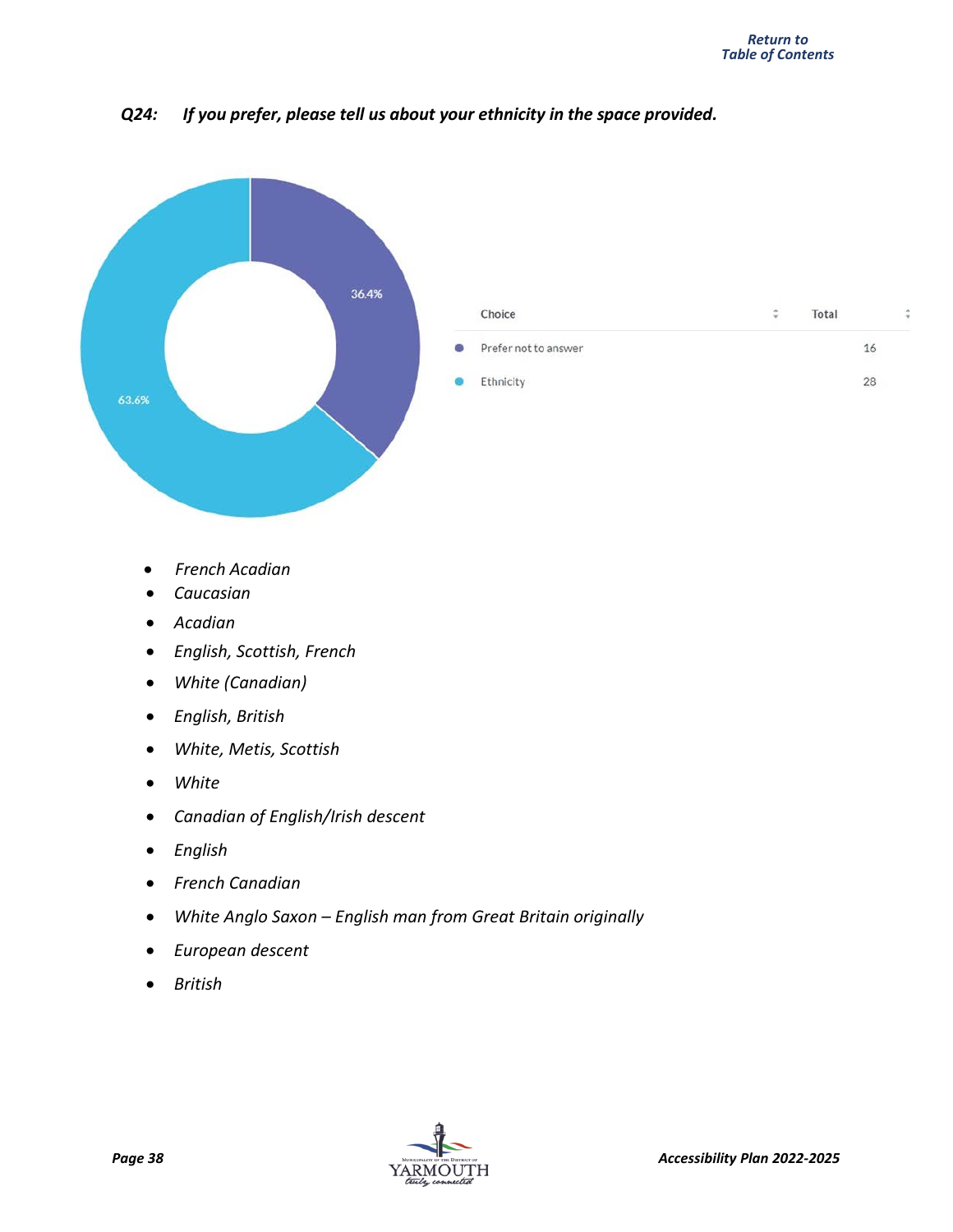#### *Q25: Other comments:*

- *As I have mentioned in this survey, I have an artificial leg and I do not always use a wheelchair, crutches or walker but most often do use my artificial leg. I also suffer from PTSD and have a Circulatory Disease which is why I like to keep active when I am able. I also enjoy seeing others being able to enjoy life without barriers. One barrier I keep bumping into no matter where I have lived; is the attitudinal barrier. Sometimes a person will judge you on your disability and believe you are not as knowledgeable as you* really are. My thought for me is, "My brain was not in my foot when I lost it in the accident." *Just a little humor. You get to know me and I'll tell you; "You know someone who actually has one foot in the grave, because I was Catholic and at that time, body parts were buried not cremated." Hope I have helped.*
- *WE NEED SIDEWALKS!*
- *Thank you for making this possible to share concerns on access.*
- *Keep up the good work*
- *The municipal building does not give adequate representation of its community with the flag rules.*
- *I get most of my exercise walking in the woods near my home and swimming in my lake, so I am not well-informed about accessibility in the municipality as a whole. However, my friends who are not as agile appreciate the ride from the parking lot to the restaurant at Cape Forchu.*
- *Sidewalks and streets are poorly maintained and very painful for anyone that has "back "issues and is in an electric wheelchair. Cobblestone sidewalks are very uncomfortable to travel on. Pot holes and cracks make it too difficult to travel on the roads.*
- *We would like to have sidewalks completed from Scott Road to Dayton Red & White. Thank you.*
- *Accessto shopping, medical appointments, etc. Please consider doing a survey on transit. Taxies very often can be expensive especially for those on a fixed income.*
- *Great job conducting the survey to seek input on how to make Yarmouth barrier free.*
- *Yarmouth town is inaccessible. Parking, sidewalk curbs.*
- *I believe thisis a very important subject though it doesn't affect me at the moment it certainly affected the ability to make my way in the town with my husband in a wheelchair three years ago. Perhaps some improvements have been made and you are on the right track to improve the situation. Thank you.*

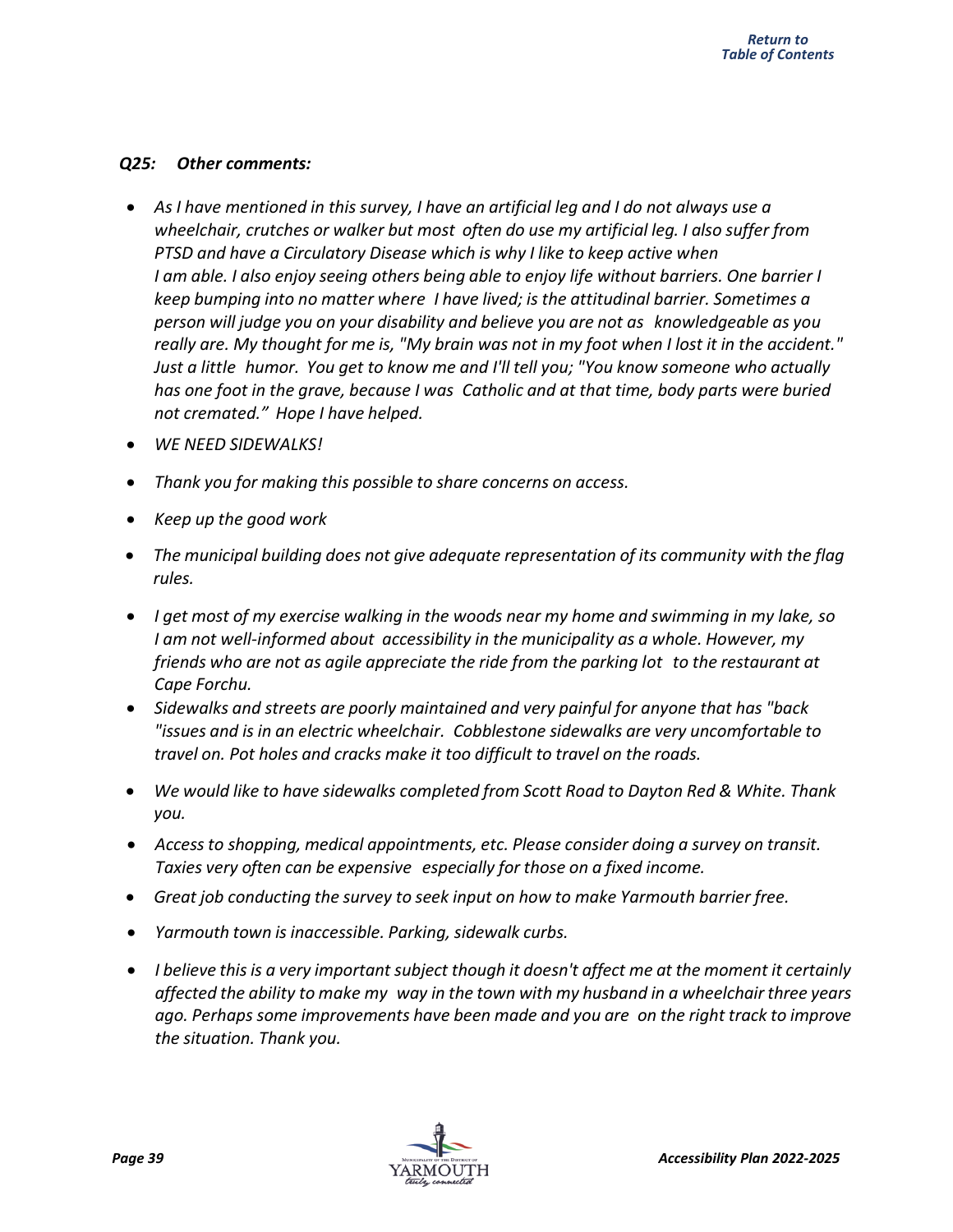- *Sidewalks and streets are poorly maintained and very painful for anyone that has "back "issues and is in an electric wheelchair. Cobblestone sidewalks are very uncomfortable to travel on. Pot holes and cracks make it too difficult to travel on the roads.*
- *We would like to have sidewalks completed from Scott Road to Dayton Red & White. Thank you.*
- *Accessto shopping, medical appointments, etc. Please consider doing a survey on transit. Taxies very often can be expensive especially for those on a fixed income.*
- Not barrier free I am speaking in the case of my late husband, Pierre Ferron who was in a *wheelchair at the end of his life and I had problems getting him in and out of the CJLS/Tim* Horton building. There is no wheelchair button to open the door so I had to ask for help off the *street!*